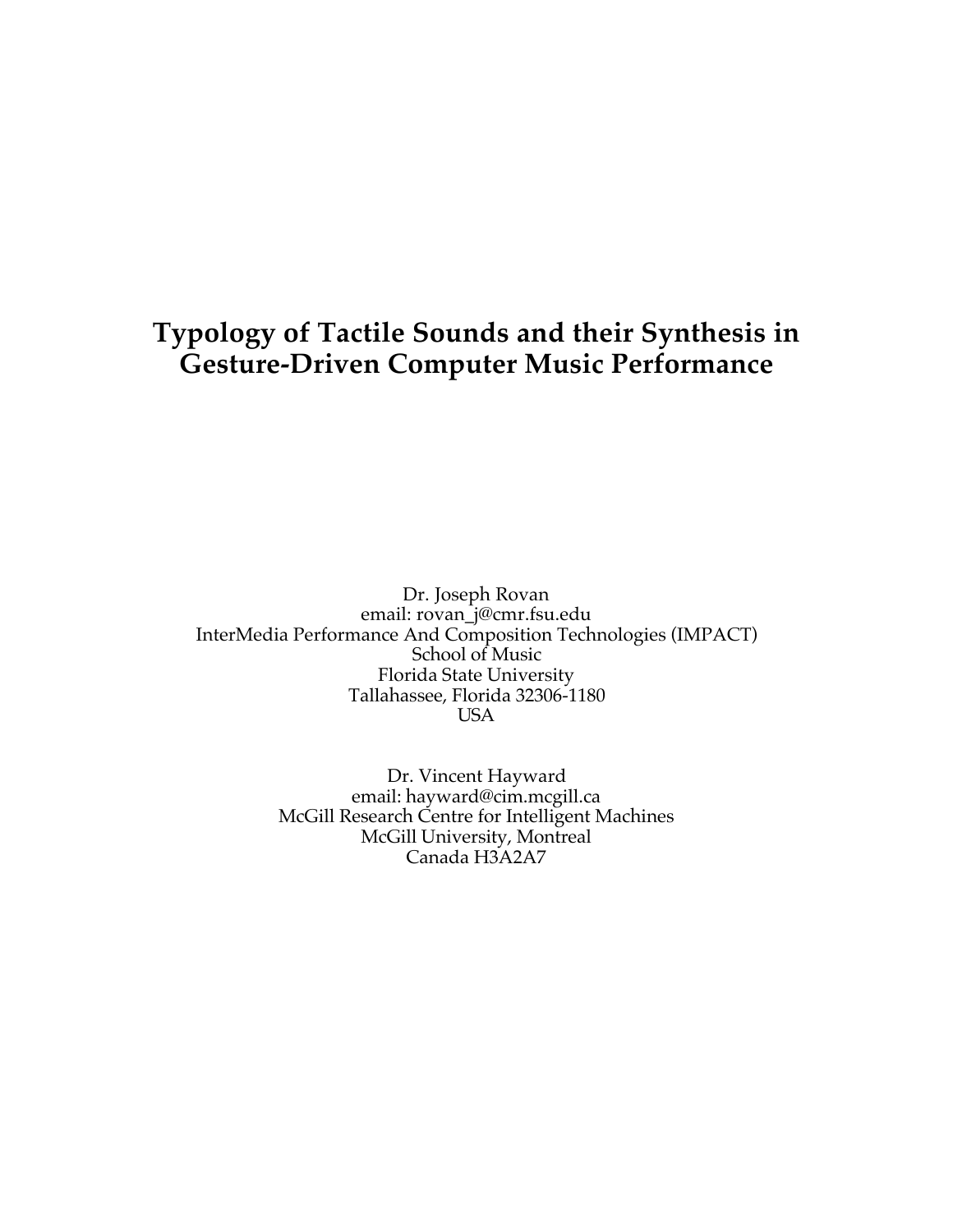# **Abstract**

In this paper we outline the fundamentals for a tactile feedback system to be used in conjunction with open-air computer music performance devices. Some underlying physiological and perceptual mechanisms of haptics are examined, some currently available open-air controllers are reviewed, and previous technologies and experiments regarding haptic/tactile feedback are surveyed. Our VR/TX system is proposed as a solution for adding tactile feedback to openair controllers; experiments show that the VR/TX vibrotactile stimulators provide invaluable perceptually-significant tactile feedback when used in conjunction with an open-air music controller. A typology of tactile sound events is also described, as well as the notion of a tactile simulation event (TSE).

# **1. Introduction**

In spite of the ubiquitous MIDI keyboard, the performance tool for many computer musicians today does not fit the piano paradigm. Whether it is a bank of MIDI faders, data glove, video tracking device or biological sensor system, the instrument of choice is increasingly a system that allows for a diverse and personalized set of performance gestures. They are often one-of-a-kind instruments, tailored to the needs of a particular performer. Idiosyncratic and possibly temperamental, these instruments are designed by musicians who are part performer, composer, as well as hardware engineer. With a collection of sensors they seek to translate their personal language of gesture into sound.

Beginning with the Theremin, and continuing today with contemporary devices such as Don Buchla's "Lighting II", many of these alternative performance interfaces have sought to "unchain" the performer from the physical constraints of holding, touching and manipulating an instrument. By using non-contact sensing technologies such as near-field capacitive measurement, infrared, ultrasound, video, etc. , these instruments have given musical control to "open air" gestures not traditionally associated with music making. Performers now stroke invisible marimbas, dancers generate sound with a twist of their bodies. Without the necessity of manipulating an instrument, these touchless performers magically conjure music from "thin air."

In spite of the freedom such open-air controllers allow, however, at the same time they have eliminated one of the key channels of information through which performers gauge the response of their instrument and the accuracy of their performance: haptic sensations (defined below). In the traditional closed loop between performer and instrument, intention gives rise to gesture, gesture gives rise to sound, and feedback—including visual, aural and haptic/tactile information—is used to gauge the result. Matched against intention for immediate correction, feedback ultimately stimulates short term as well as long term learning. Indeed, motor control—essential in all musical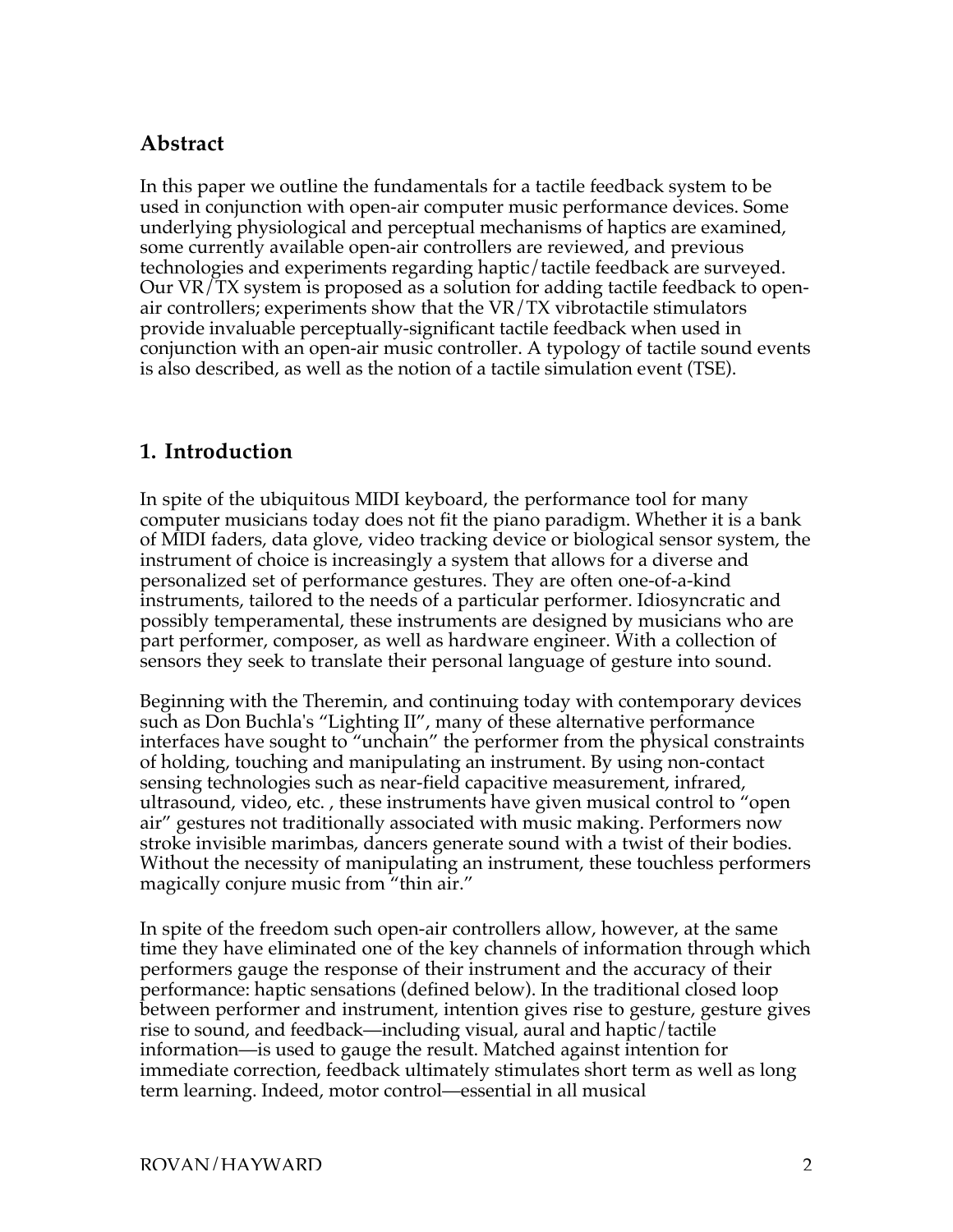performance—*cannot* be separated from haptic sensation. Kinesthesia and touch are a part of performance, from the buzz of the reed to the bruise of the chin rest. But in the electronic world of synthesis algorithms and control rate data, open-air controllers are both divorced from the actual sound producing mechanisms, as well as from the body itself. Simply put, the computer music performer loses touch. (See Figure 1)



## **Figure 1: Performing with an open-air controller**

*In systems which track a performer's gesture through remote sensing technologies—such as infrared, ultrasound, or video—the tactile feedback loop is broken, forcing performers to rely on proprioceptive, visual and aural cues.*

## **2. Haptic sensations**

Being "in touch" with an acoustical instrument infers that a performer is receiving mechanical feedback cues via a variety of physiological and perceptual mechanisms. These *haptic* sensations broadly comprise two main channels:

*Tactile sensation:* associated with discriminative touch as in the perception of surfaces. It comprises sensations that include pressure, local features such as curvature (arising from edges, embossings and divets), orientation, puncture, texture, thermal properties, softness, wetness, friction-induced phenomena such as incipient slip, adhesion or lack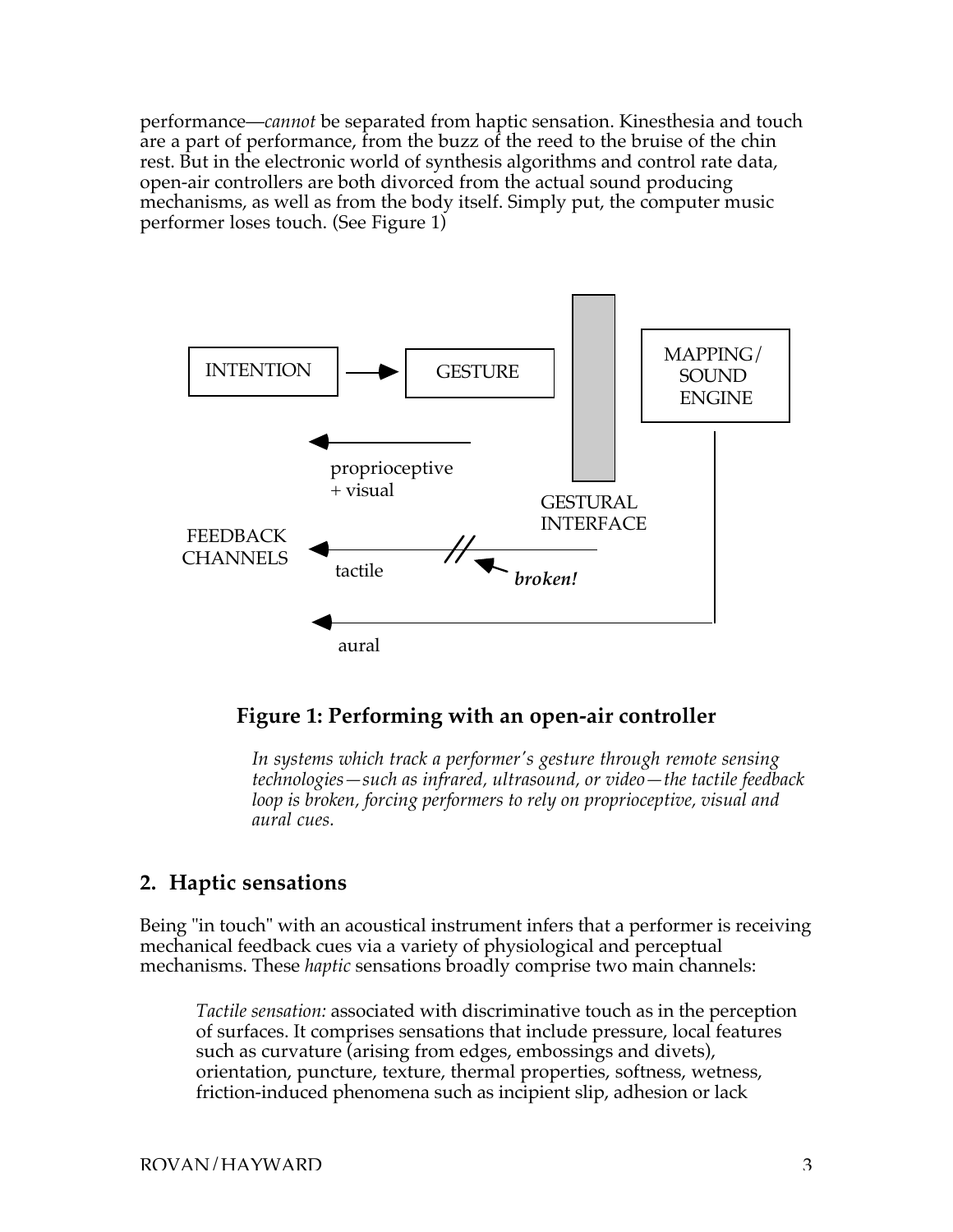thereof, micro failures, persistent vibration. Tactile sensation facilitates or makes possible the execution of many perceptual tasks; it participates in motor control at almost every level, from spinal reflexes, to motor programs, from involuntary reflexes to gesture plans.

Several kinds of receptors have been found to mediate tactile sensation in the skin or in the subcutaneous tissues; consequently, it is customary to designate the skin as the seat of this sense (a very large organ, indeed; we carry 5 kg of it). The biophysical attributes of the skin vary tremendously with the parts of the body it covers, from the tongue to the toe. Overall, the tactile system occupies a great part of the afferent pathways of the peripheral nervous system as well as a significant part of the central nervous system, all in a beautiful hierarchical organization culminating at the primary somatic sensory cortex. The study of tactile sensations were at the core of the work of such pioneers as Weber and Katz.

*Proprioceptive, or kinesthetic perception:* awareness of one's body state, including position, velocity and forces supplied by the muscles through a variety of receptors located in the skin, joints, muscles, and tendons. It is often associated with limbs, but of course applies to all articulated parts of the body subject to voluntary motor control. While proprioception is often described as providing feedback in the execution of motor control, it is also essential to formation of internal models (along with vision and vestibular inputs) which make possible the generation of feedforward signals to the motor system. Proprioception participates in a three-level hierarchical organization mapped anatomically onto the spinal cord, the brain stem and the cortex along with two important subcortical systems (basal ganglia and cerebellum). Together, proprioception and tactile sensation are fundamental to manipulation and locomotion, two most remarkable biological phenomena.

Recently, it has become common to speak of the "haptic channel" as a means to collectively designate these sensory and motor modalities under one unified umbrella, thus escaping the traditional Aristotelian classification of the senses. In this way it is possible to discuss more conveniently such topics as the influence of mechanical experience (in addition to acoustic and optical experience) on memory; it is also possible to think of certain anatomical parts—in particular the hand—as unitary organs where action on the world and perception of it are no longer divorced and discussed separately. In particular, both tactile and kinesthetic channels work together to create haptic cues, providing humans with a sense of orientation within and in contact with an environment.

In the context of a musical performance, one can recognize another important feedback component tightly coupled with the above: *egolocation,* meaning the awareness of one's overall position within a defined space, or with respect to objects in that space. It is also clear that *visual feedback* participates together with tactile and proprioceptive feedback to give a musical performer the ability to orient, critique and calibrate their performance gestures. As mentioned earlier,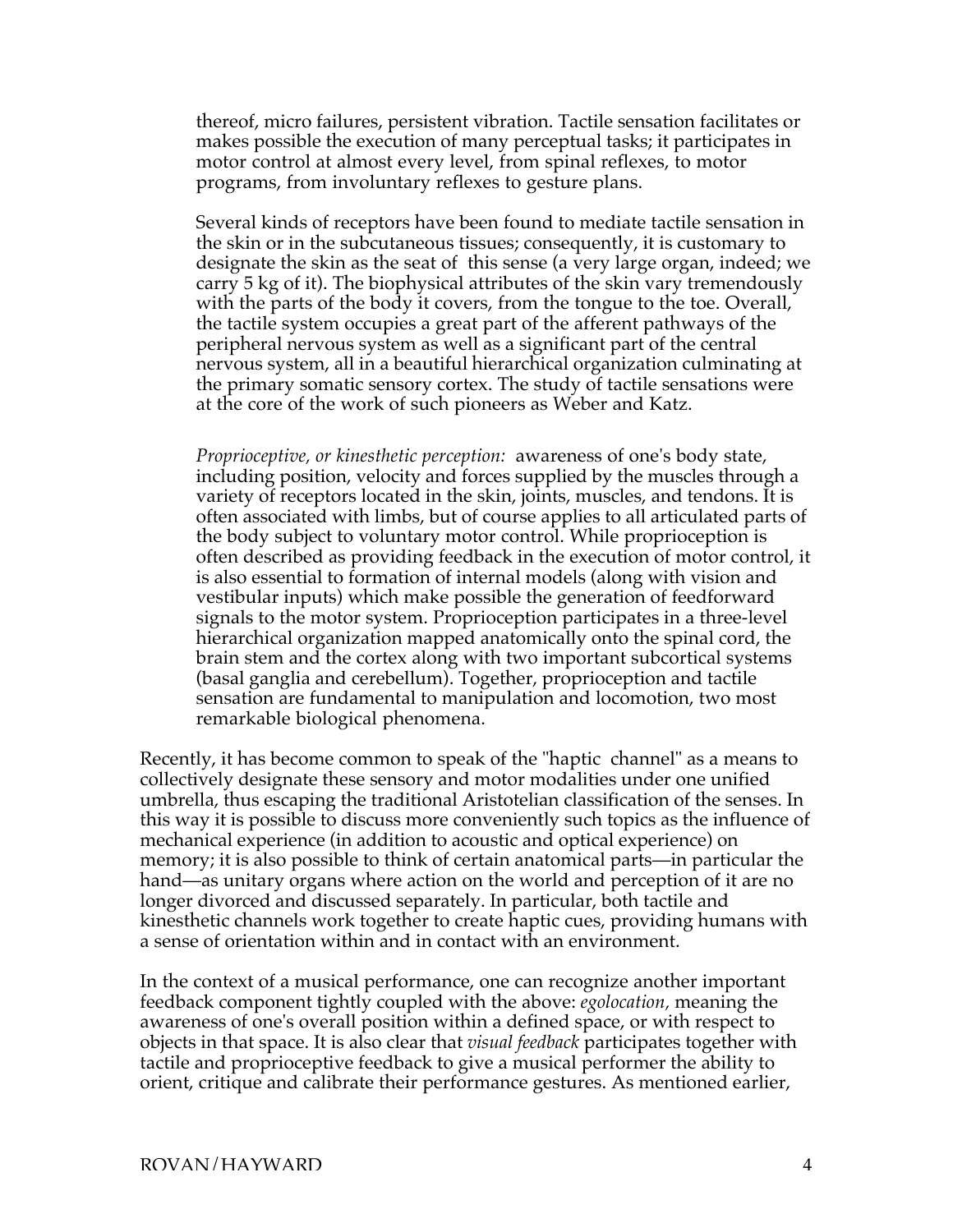due to the lack of tactile feedback, egolocation becomes the primary feedback skill necessary to develop in open-air controller performance.

# **2.1 Performing with open-air controllers**

A prototypical computer music performer using an open-air controller might control his or her performance through a combination of feedback loops operating at different rates. Consider the tasks in turn:

- 1. Think ahead (initial intention)
- 2. Initiate movement (performance gesture)
- 3. Gauge performance gesture through vision and proprioception
- 4. Hear resulting sound
- 5. Adjust gesture from vision and proprioception
- 6. Adjust intention from hearing
- 7. repeat...

In this scenario, the performer receives feedback through hearing, proprioception and visual cues. Nevertheless, this scenario presents a severe obstacle to the evaluation of gestural accuracy. This is due to the fact that—by their very nature—such systems ignore the fastest and most immediate channels of feedback which control movement: muscle tonus (thin air) and tactile sensations (non-contact).

While it is beyond the scope of this paper to analyze in detail how these signals converge in order to correct the execution of an intended gesture (as well as the intention itself), it is known that the cerebellum (10% of the brain) is the seat of such mechanisms and that it receives inputs from the periphery as well as from all levels of the central nervous system, including information about the gesture plan itself (the corollary discharge).

The approach taken here is to restore one missing channel, that of tactile sensations, in an effort to assist gesture execution, while at the same time retaining the initial premise: to relieve the performer of the tedium of manipulation. The hypothesis is that minimally but adequately designed tactile stimulation, produced in response to movement, will provide a valuable aid to the open-air performer.

# **2.2 Touch—sensory systems/physiological components**

The ability to sense objects through touch is actually the combined result of several specialized receptors within the skin, each of which responds to a different type of stimulus. There are four types of receptor, which can be classified according to whether they have punctate sensitivity (finely focused deformation sensitivity) versus diffuse sensitivity, and whether or not they are fast adapting or slow adapting. The receptors are differentiated by their rate of adaptation (Fast: Pacinian and Meissner corpuscles; Slow: Merkel's disks and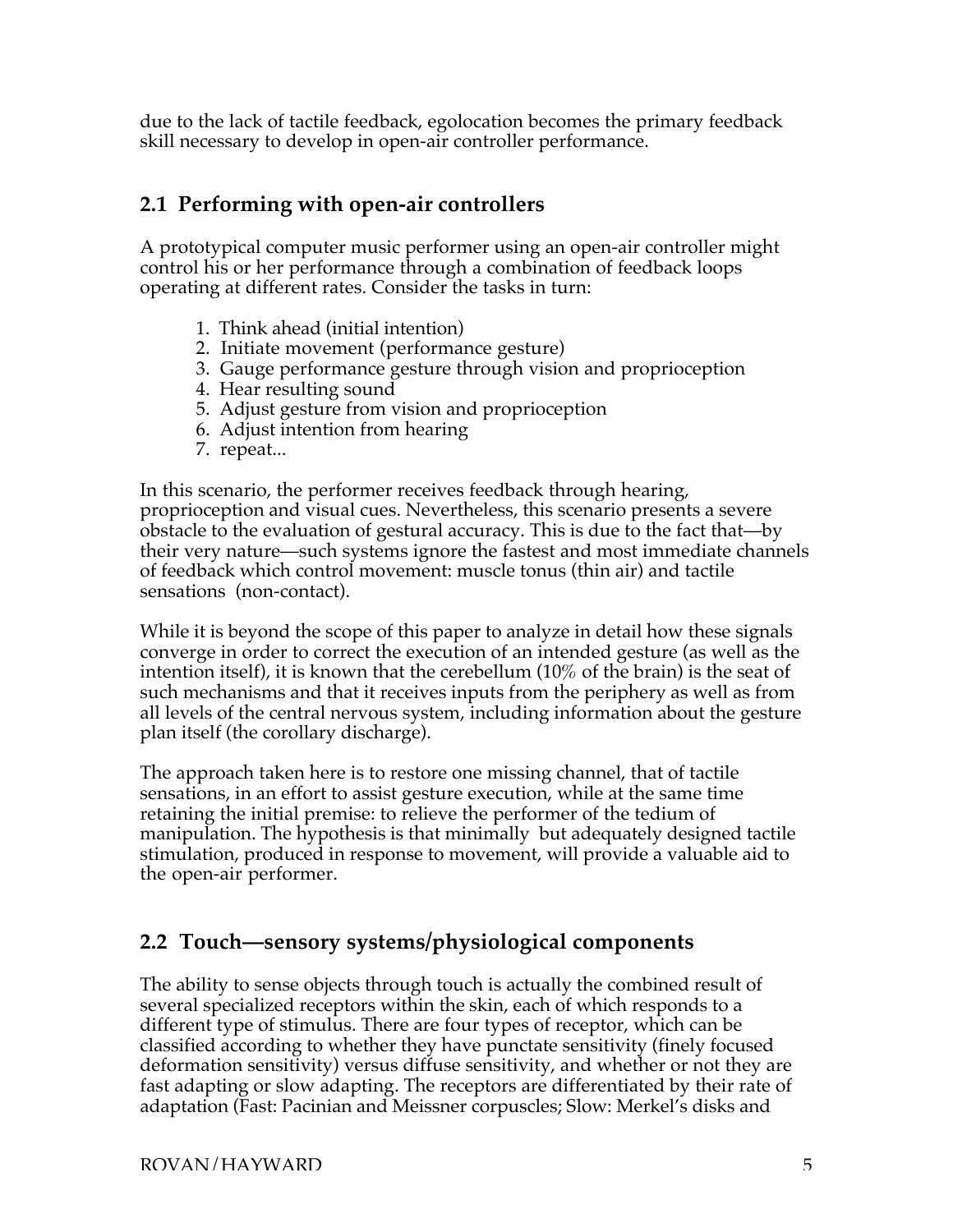Ruffini cells). They are also differentiated by the size of the receptive fields (Punctate: Meissner and Merkel's; Diffuse: Pacinian and Ruffini) and whether these receptive fields are stimulus specific. They are further differentiated by their anatomical structure as well as by their location and structural relationship with respect to the surrounding tissues (Shallow: Merkel's and Meissner; Deep: Pacinians and Ruffini's). It should be noted that Pacinian corpuscles are also found between layers of muscles and in interosseous membranes. In addition, the density of inervation varies greatly within different areas of the body.

It is not surprising that certain areas of the skin are extremely stimulus specific. Throughout the known history of musical instrument making we can see how this phenomenon has been exploited. For example, the lips respond exquisitely to pressure, while they are less proficient than the fingertips at appreciating the textural properties of surfaces. In playing a clarinet, the instrumentalist is acutely aware of the pressure on the lower lip as a function of embouchure tightness and intonation, while sensing the reed tip with the tongue is an intrinsic part of executing different types of articulations. As another example, the concert pianist Richter is said to have carried pieces of sand paper in his pocket to prepare the surfaces of piano keys before performances, modifying their tactile properties5.

In many cases, the quality of contact with these sensitive areas is actually *too intense,* and players must spend hours of practice time developing calluses—as a sort of "filter"—in order to tune the bandwidth of the tactile channel. Thus pain also figures into the family of skin sensations which contribute to the feedback necessary to play an instrument; one could as well include the sensation of thermal properties, and finally, the movement of hair via the hair root plexuses, as a sort of "warning signal" in advance of actual skin contact.

## **2.3 Sensation of texture—spatial versus temporal coding**

The perception of texture is one of the most important functions of tactile perception. Many studies have explored the manner in which texture is neurophysiologically encoded; it now appears that it is perceived as both a temporal phenomenon (as vibration) and as a spatial phenomenon, depending on the textural scale. For surface details measured in microns—*microgeometric textures—*texture seems to be perceived via temporal encoding. With the aid of the fast-adapting Pacinian corpuscles, such surfaces are typically perceived as a vibration (LS90). When surface details are separated by more than .125 mm, however, texture is sensed as being "rough," not vibrating, and seems to be encoded spatially instead of temporally, perceived via slowly-adapting receptors. Depending on the scale of surface detail stimuli, different tactile receptors are operative. The neural machinery eventually translates these large collections of elementary stimuli into stable percepts.

In order to ascertain a surface's finer details, it also appears that lateral motion between fingertip and surface is important; the relative shearing motion may be produced by either the surface or the observer moving. Typical exploratory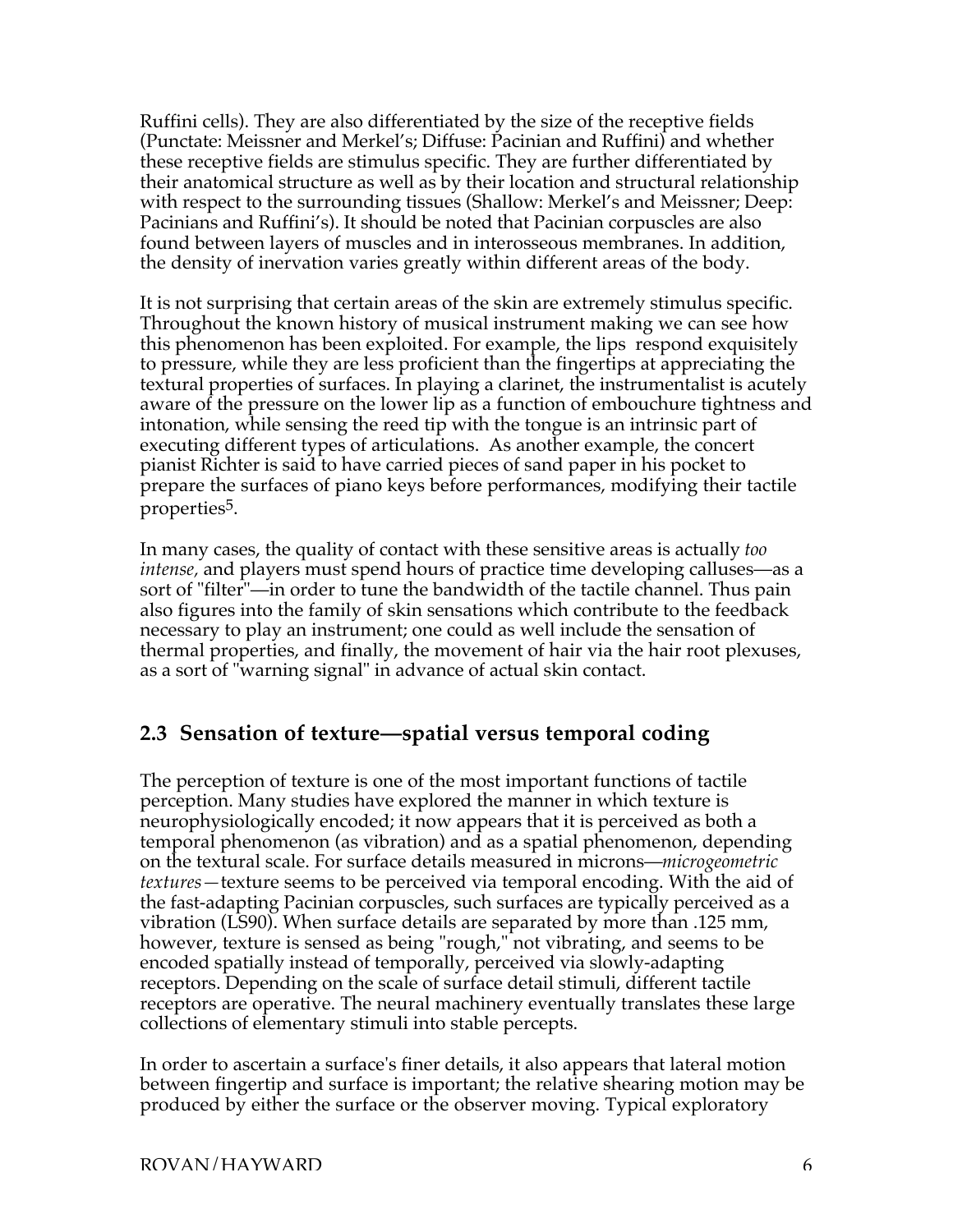gestures often involve a rubbing back-and-forth motion, the lateral gesture creating a temporal encoding of the surface in the form of multiple, repeating tactile stimuli (LK87). These periodic sensations can be understood as a *vibrotactile* sensation with a particular frequency and spectrum. In our current experiments we have used temporal encoding to represent texture, while some other experiments have been carried out synthesizing texture via spatial encoding.

## **3. Gestural performance systems: out of touch**

Today there are many commercially-available open-air controller systems, as well as many custom one-of-a-kind devices. Commercial systems include: Big Briar's Theremin, Buchla's Lightning II, Interactive Light's Dimension Beam (also built into several Roland keyboards), the Polhemus device, STEIM's BigEye, David Rokeby's Very Nervous System, Palindrome Inter-media Performance Group's Dynamic Fields, WaveRider, the BodySynth and BioMuse, to name a few. (See Figure 2)

| <b>DEVICE</b>             | <b>SENSOR TECHNOLOGY</b>          |
|---------------------------|-----------------------------------|
| Theremin                  | near-field capacitive measurement |
| Lightning II              | infrared                          |
| Dimension Beam            | infrared                          |
| <b>BigEye</b>             | video tracking                    |
| Very Nervous System       | video tracking                    |
| Palindrome Dynamic Fields | video tracking                    |
| WaveRider                 | biological                        |
| Polhemus                  | electromagnetic                   |

#### **Figure 2: Some commercially-available open-air controllers**

Custom-built controllers often include several sensor technologies, and may only partially use open-air sensing. Examples would include the Twin Towers infrared controller designed at CNUCE/C.N.R. (TB97), the ultrasound sensors on Michel Waisvisz' "The Hands" developed at STEIM, the video dancer tracking system described by Antonio Camurri (Cam95), as well as accelerometers used as rotation sensors on the glove designed by one of the authors.

## **3.1 Features of currently available systems**

As shown above, there are many types of sensor technologies used in these systems, including near-field capacitive measurement, infrared, ultrasound, accelerometers, magnetic, radio, etc. Each technology has advantages and disadvantages when it comes to sensitivity, cost, complexity of implementation, portability, etc. Most important, however, is the match of sensor technology to the type of open-air gesture to be used by the performer; different sensors are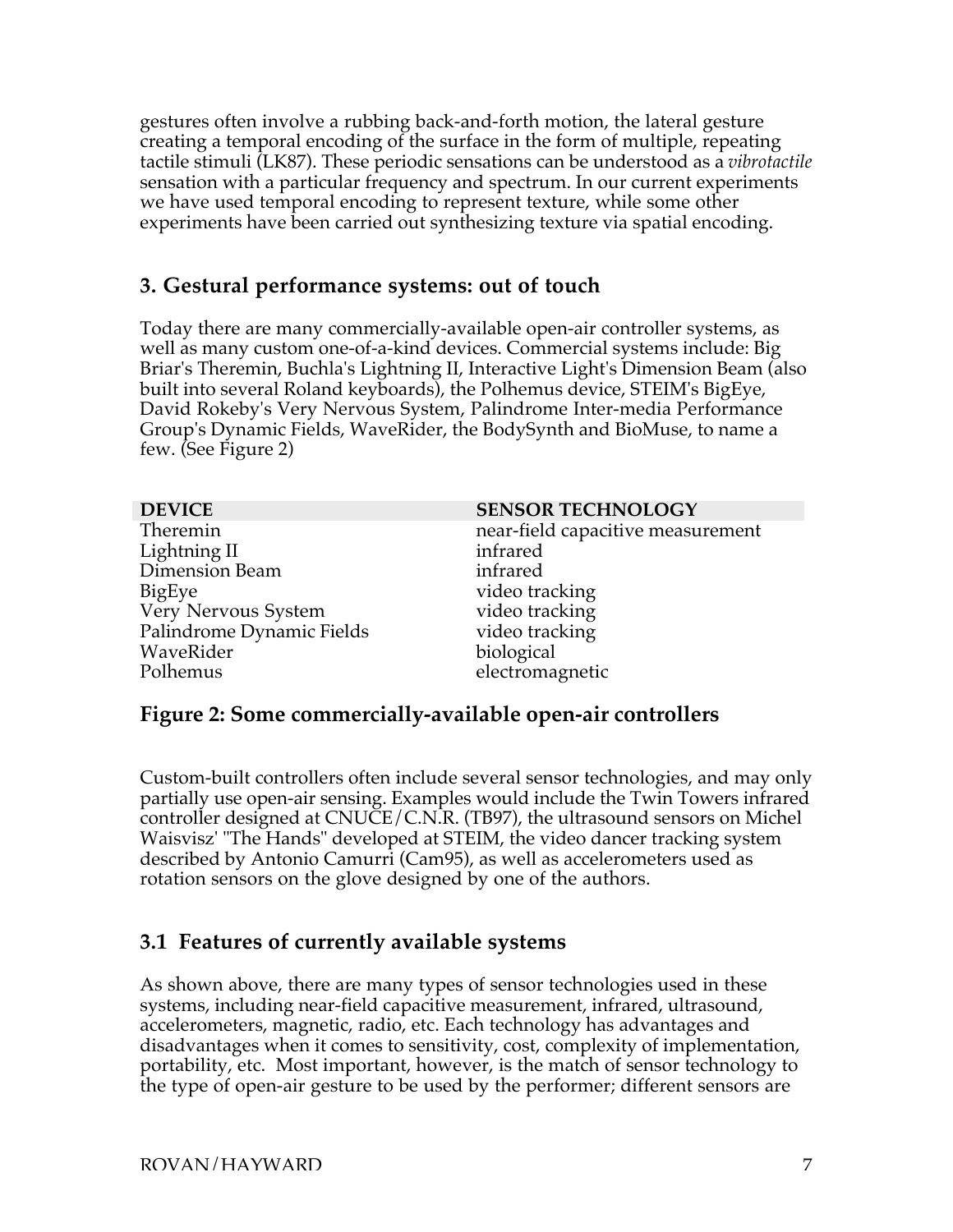more suitable for particular performance situations, and each system has typically been tuned to suit a particular vocabulary and scale of gesture.

*(N.B.—IRCAM has developed an extensive online database of sensor classification, including details on implementation, cost, availability, and suitability for particular gestures. Unfortunately it remains only accessible to those inside IRCAM at present.)*

As a result of this fine tuning, the range of sensitivity differs greatly from system to system, even between those using the same sensor technology. For example, the infrared technology of the "Twin Towers" is calibrated for close proximity gestures resembling piano performance technique, while the infrared system of the Lightning II is designed to allow for much larger gestures, like those of a percussionist (although it does track fine movement detail as well). Likewise, video tracking systems are more suitable for larger-scale gestures, like those of an entire dance company, while accelerometers may be used to measure extremely subtle variations in limb rotation.

Common to all of these open-air controllers, nevertheless, is the paradigm of a virtual performance space which surrounds the performer, created by either the limits of the sensors' sensitivity range, or by arbitrary boundaries set by the designer. This virtual space may have as its locus the entire body, as with a video tracking system, or only a particular body part, such as a hand tracked by infrared or sensed via biological sensors.

Regardless of the size and shape of this virtual performance space, the different systems typically transduce continuous gesture of a performer into an analog signal. From there an analog-to-digital converter samples the analog input and translates it into a digital representation, which is then mapped via various mapping strategies (RWD97) onto control of a sound synthesis algorithm. More often than not this digital representation is in the form of MIDI continuous controller data, which is then used to trigger MIDI sound sources. There is, however, the well-known problem of responsiveness using MIDI due to its low bandwidth and serial transmission protocol; some systems have attempted to bypass the MIDI bottleneck by using direct proprietary triggering mechanisms. Experiments have also been carried out by one of the authors using the IRCAM Signal Processing Workstation (ISPW) that bypass the MIDI problem altogether by treating the gestural data as an audio-rate signal within a real-time  $\text{DSP}$ environment. These experiments have been carried further by researchers at the Center for New Music and Audio Technology (CNMAT) in Berkeley, California, using similar environments such as MAX/MSP (FW98).

Movement may be tracked within a virtual performance space as absolute position, velocity, acceleration, or a combination of any of the above. The simplest and most straightforward of these is absolute position; in this case the space is often divided into different regions, or zones, with different control data mappings assigned to each. With some systems, simply being within a zone may trigger an event, while other systems may only trigger an event if activity within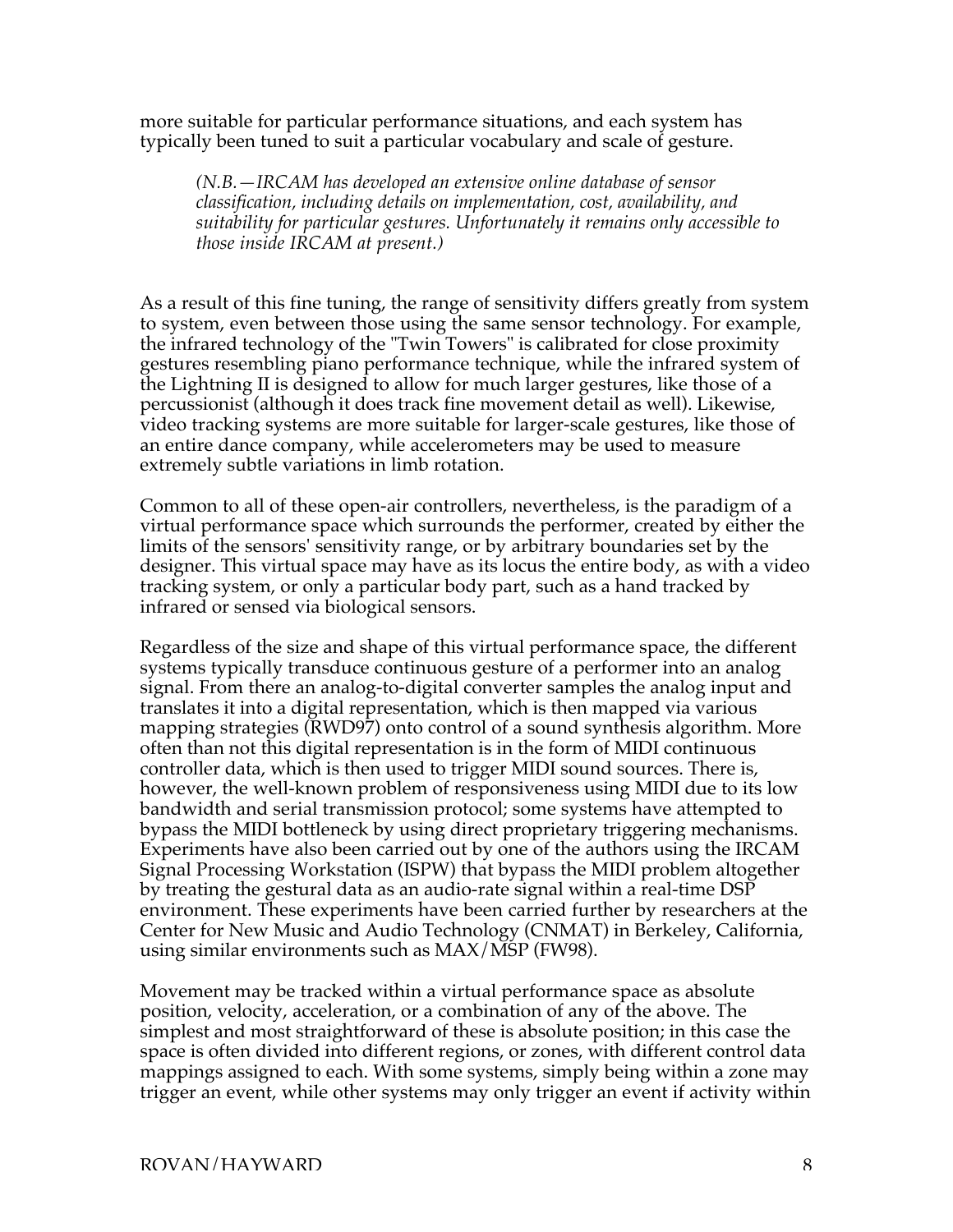a zone rises above a certain threshold, as when the Palindrome video system tracks a dancer. Still others, such as the Lightning II, use zone boundary crossings as a triggering parameter. In all of these cases, however, the problem associated with using absolute position is its one-to-one correspondence with body movement, which can easily lead to false triggerings. Using velocity and acceleration obviates this problem by differentiating gestural change over time, decoupling the "hard wiring" of gesture and absolute position tracking. (It should be noted, however, that there may be a corresponding tradeoff in lag time.) Most of the systems mentioned are completely programmable in their response, such that many types of gesture tracking modes are possible. In fact, if collective patterns of position, velocity, and/or acceleration are tracked simultaneously, and then analyzed for global features, higher order events may be extracted and particular gestures may be recognized (SOH95).

## **3.2 Limitations of current systems**

It can be seen that all of the above systems require a performer to attain a high level of proficiency and physical control, as body position is measured/sensed without reference to any physical contact with an external landmark. Due to their design, the haptic/tactile feedback channel is not an option for gauging the accuracy of gesture. As a result, all of these open-air devices require an intense amount of visual feedback as well as exquisite postural control by the performer (and, of course, aural feedback from the resulting sound synthesis). Any noncontact controller that measures position, velocity or acceleration will suffer from these same problems.

Overall, one might make the following observations of most non-contact musical controller systems:

- Reliance on **visual** feedback
- Reliance on **proprioception**
- Reliance on **egolocation**

In such systems the visual feedback derived from the performer's own body position may also be augmented by computer-driven displays, such as watching an "in-zone" or "out-of-zone" indicator light or a real-time graph of sensor activity. Nevertheless, the reliance on visual feedback is easy to critique. Some reasons to avoid a reliance on visual feedback might include:

• Visual feedback is typically only needed by beginning performers. (Regardless of instrument, experienced performers seldom rely on visual cues.)

• Visual displays are inadequate, often impractical in performance.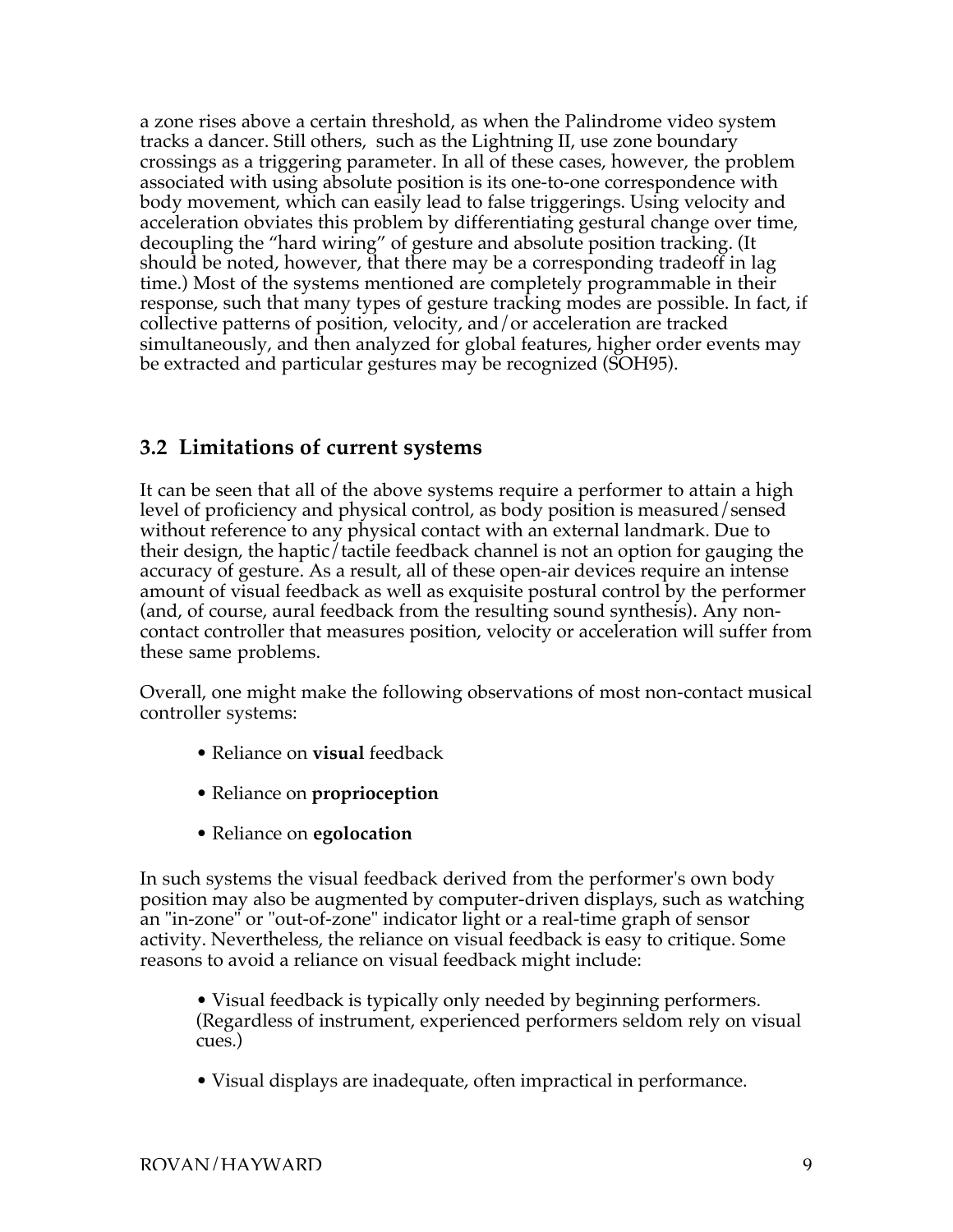• There are much more important visual functions during a performance. Important visual functions during a performance could include interacting with the audience, interacting with other performers, reading music as well as dramatic aspects.

• Mechanical channels of feedback are more tightly looped psychologically and physiologically—in time and space—than vision (or audio).

On the other hand, proprioception and egolocation are both vital components of the wide bandwidth feedback channel necessary for performance with open-air controllers. Nevertheless, they both fall short if relied upon as the sole means of orientation. Reasons to avoid a heavy reliance on proprioception and egolocation might include:

• Difficult—if not impossible—to achieve consistent control and repeatable results.

• Requires long training and special skills.

• Never accurate in absolute coordinates. Instead of aiming for an absolute position in space, one typically nudges the body (or a body part) precisely in the direction of certain landmarks, in response to a feedback stimulus.

# **3.3 Adding Feedback**

None of the commercial open-air controller systems available today incorporate haptic/tactile feedback in their design. Perhaps for various aesthetic reasons—or more likely due simply to questions of cost and complexity—the feedback channel has not been widely addressed. Nevertheless, there have been several encouraging experiments in designing custom haptic/tactile feedback musical performance systems, using a variety of methods.

A distinction must first be made, however, between tactile simulators and haptic devices. Tactile stimulators use some mechanism of controlled skin deformation (matrix of pins, typically) or vibrotactile stimulators (devices vibrating at a given frequency, in contact with the skin at one or several locations). Haptic devices, on the other hand, use a mechanical system that links the user to a wide-bandwidth source of mechanical power (HA96). As the operator moves the haptic device across space, acting as a virtual probe, mechanical feedback is transmitted to simulate the passing of the probe over, against or through a virtual object, which itself may be static or dynamic. These systems are also known as "force feedback" devices, due to their ability to exert large-scale mechanical force back onto the operator. The important difference between tactile simulators and haptic devices, besides the difference in scale, is that a tactile simulator simulates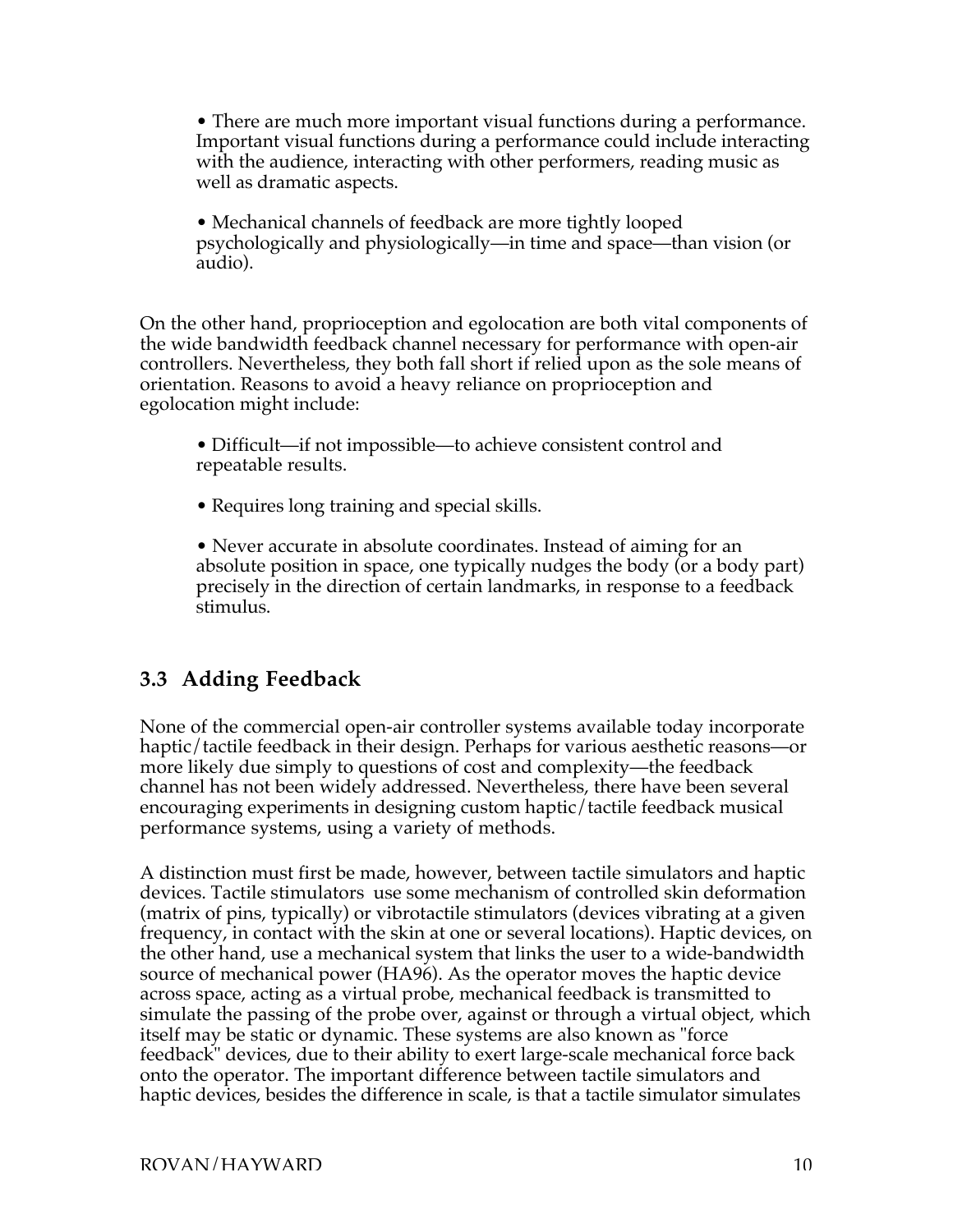the effect of skin touching a surface, while a haptic device serves as a mediating device through which one explores or manipulates a virtual mechanical system.

Perhaps one of the most documented examples of a musical force-feedback implementation is the *Clavier Retroactif Modulaire (CRM)*, or Modular Feedback Keyboard, designed at *Association pour la Création et la Recherche sur les Outils d'Expressions* (A.C.R.O.E. in Grenoble, France). The project has been headed by Claude Cadoz (CLF90), and consists of a piano-like keyboard with computerdriven mechanical (motor) feedback devices for each of its sixteen keys. The system has been integrated with an elaborate gestural recording/editing/playback system and a physical modeling sound synthesis engine called the CORDIS-ANIMA system. Other experiments at A.C.R.O.E. include developing a system for composition using these tools, based not on the manipulation of synthesis parameters, but on the gestures that would cause them (Cad88) (GF88).

Some experiments in designing force feedback musical controllers have relied on "shape memory alloy" actuators that change shape in response to temperature modulation (Bon94). Bongers attached "Muscle Wire"1 (one commercially available form) to a glove controller, using the wire to control the flexibility of the fingers; he also suggests the use of small plates made of the same substance to stimulate the finger tip. In place of shape memory alloys, other projects have used pneumatic devices to mimic the contraction of muscles (Cad94).

The synthesis of tactile feedback by the use of vibrotactile devices has been investigated in several experiments as well. These include experiments by Chafe (Cha93) and Chu (Chu96), as well as the "Dexterous Hand Master" device used at MIT (Mac92). Chafe's experiment involved coupling the audio output from a physically-modeled brass instrument to a device that would allow the performer to sense the modes of vibration through the lip. Chu suggests that tactile localization, by applying tactile audio signals to both hands, could be correlated to audio spatialization. The current authors' experiments focus on this use of audio as a tactile simulator, exploring ways to encode the tactile representation to make it perceptually significant.

# **4. The VR/TX Vibrotactile Stimulator Project**

The VR/TX (an acronym for "virtual texture", pronounced "vortex") experiment initiated out of an attempt to incorporate feedback into a custom glove controller designed by one of the authors while at IRCAM. Initial prototypes were made in collaboration with Mark Goldstein<sup>2</sup> using earphones taken from scavenged head sets. Subsequently, the authors set out to design a vibrotactile stimulator system that would explore in detail the perceptual attributes of a simple vibrotactile vocabulary synthesized in response to a gesture: in short, a basic collection of *tactile sounds.* Overall, the project goal was to augment performance using openair controllers by creating artificial tactile feedback through the use of customdesigned transducers. Detailed goals of the project included: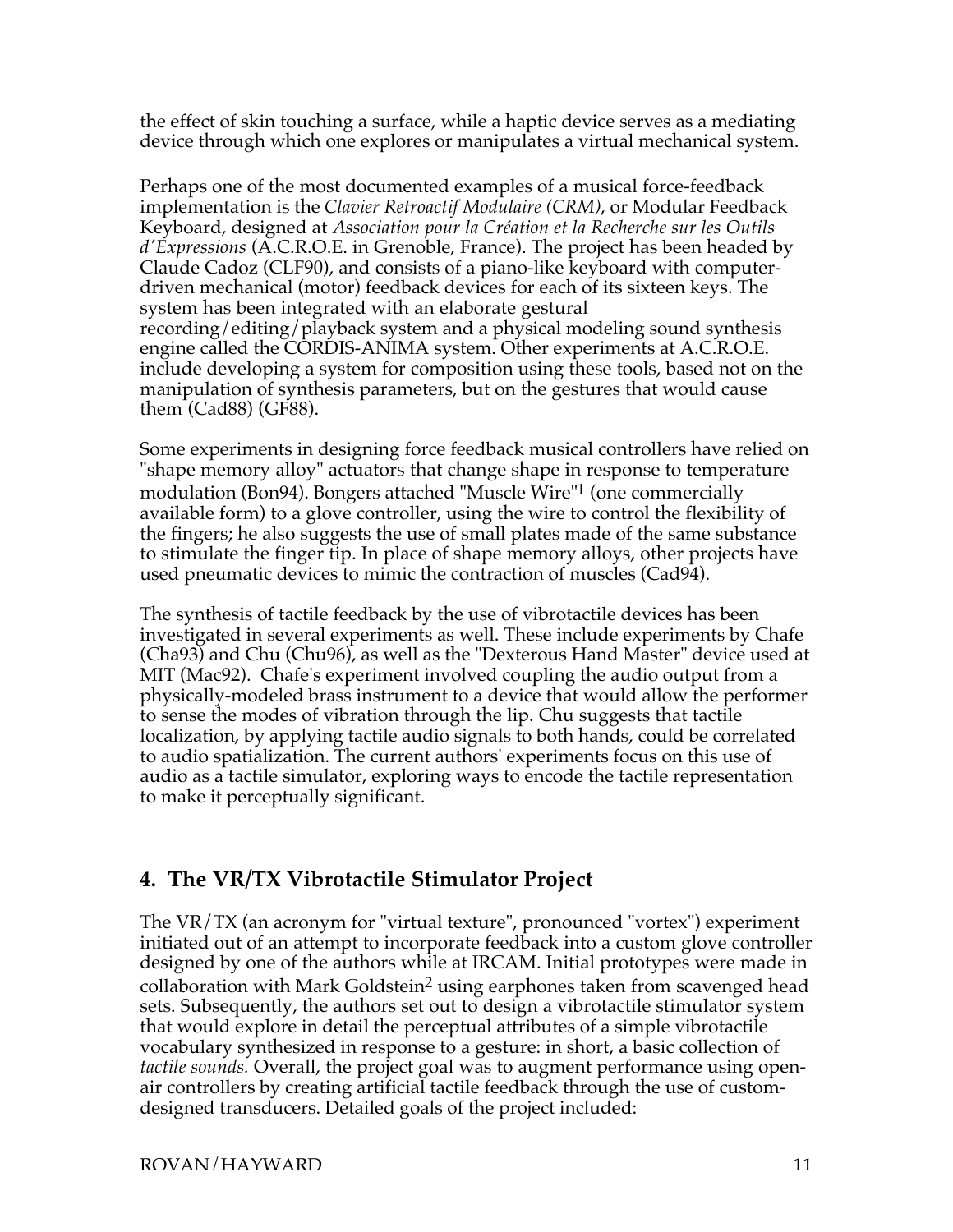#### **Short Term:**

- Augment the author's custom glove controller with tactile feedback.
- Enable the performance of existing spatially-controlled pieces without the use of visual displays.

#### **Long Term:**

- Make open-air MIDI controllers easier to use.
- Add functionality to existing controllers.
- Develop new controllers.

## **4.1 VR/TX System—overview**

The VR/TX system consists of both hardware and software components. Overall the feedback system presently comprises a Macintosh PowerBook running an application written in MAX/MSP3, a specially-designed power amplifier, and one or more vibrotactile stimulators (interfaced with either the hands or feet). For open-air controller input an Interactive Light "Dimension Beam" infrared controller was initially used4. (See Figure 3)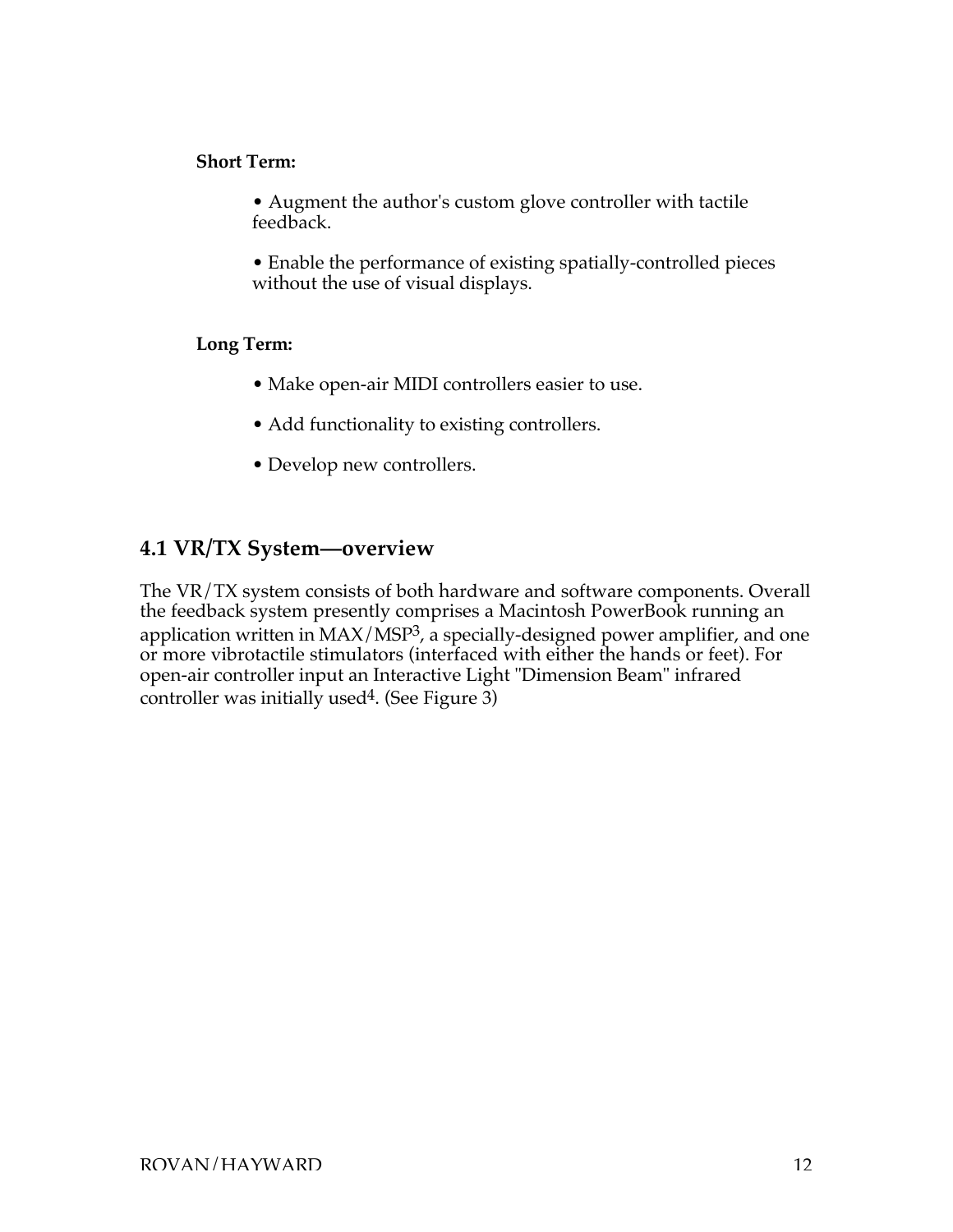

## **FIGURE 3: VR/TX System**

## **4.2 VR/TX hardware**

The core component of the VR/TX system is a specially-designed transducer driven by an amplifier and engineered to transduce texture-simulating signals to the wearer via direct contact. The stimulators have been designed in a variety of shapes and sizes, including: a ring-mounted version, unobtrusive as possible to allow performance on existing instruments; a version for mounting on the custom glove controller; and a larger version embedded in a surface on which a performer can stand, sensing tactile feedback through the feet. Regardless of form factor, however, each of these variants share a common design (See Figure 4). In this design, the coil and the magnet are sized to have similar masses and the suspension is selected so that the principal resonance is well below the frequency operating range. Under these conditions, the transduction is optimized and the acceleration response flat. In one variant of the design, only the housing is in contact with the skin (via a ring on a finger or via a surface on which the foot rests). In the other both the housing and a magnet extension are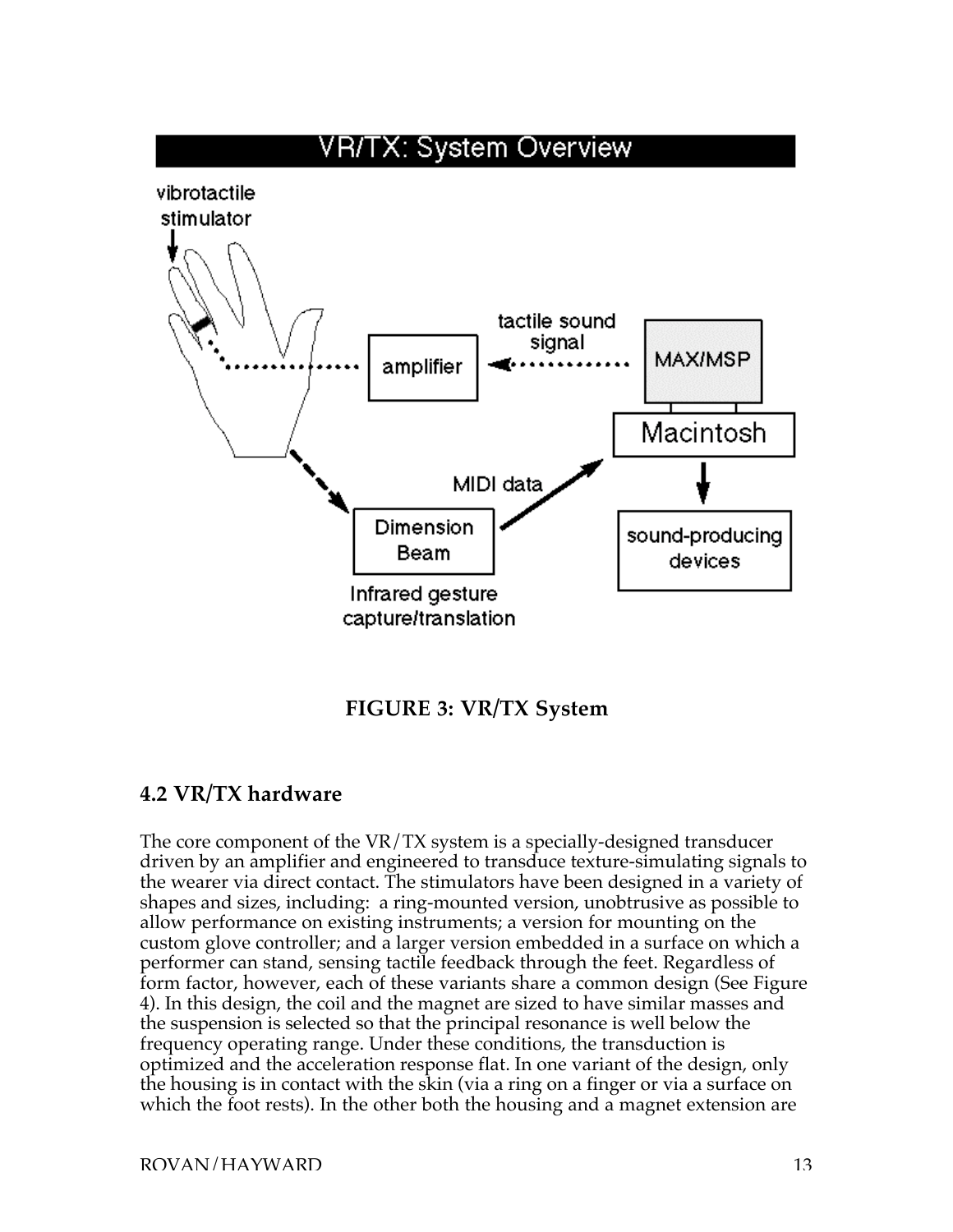in contact with the skin; this second case is more appropriate to being embedded in a glove controller. The impedance of the coil was made compatible with ordinary audio amplifiers.



#### CUT AWAY VIEW

## **FIGURE 4: Tactile stimulator construction—detail**

#### **4.3 VR/TX software:**

The input to the stimulator is actually an audio signal, the characteristics of which form the most important determining factor in the performance and perceptibility of the tactile sensation. This audio signal is generated in real-time in the MAX/MSP environment, running on a Macintosh G3 PowerBook. In order to codify the different types of tactile signals and to facilitate the communication between the synthesis and feedback components of the system, a concise protocol was created to relate certain gestural events to tactile stimulation events (TSE). This protocol qualified the following parameters of each TSE:

- 1. Frequency
- 2. Waveform
- 3. Envelope
- 4. Duration
- 5. Delay (between repetitions)
- 6. Amplitude
- 7. Number of repetitions

An application was created in the MAX/MSP environment that classified incoming controller data (from the Dimension Beam, in this case), and generated a particular TSE according to the above parameters. (See Figure 5)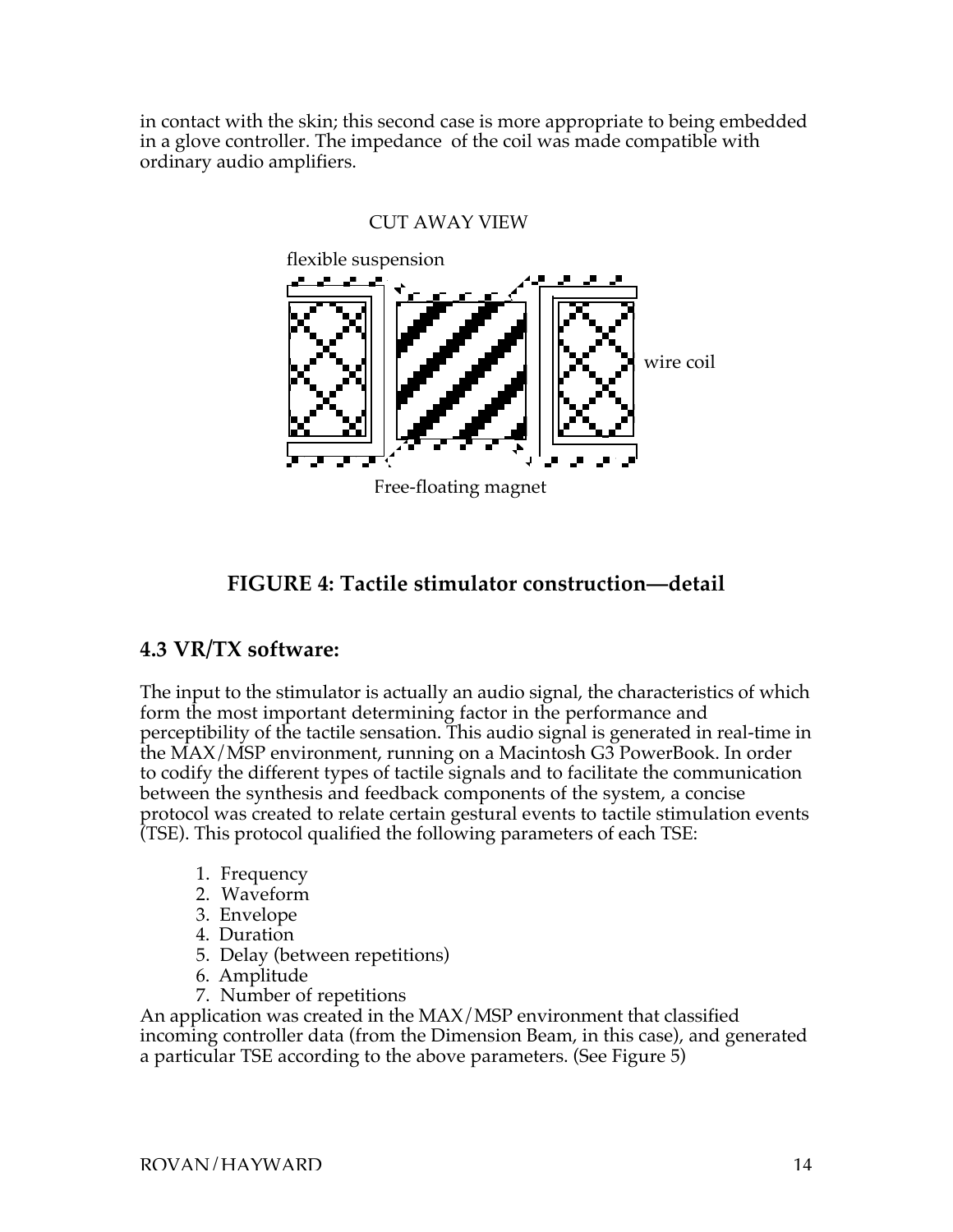

# **FIGURE 5: MAX/MSP Environment**

# **4.4. Modalities of "Tactile Sounds"**

In exploring the myriad ways that audio could be used to simulate tactile feedback, we began by differentiating them according to the perceptual mechanisms of texture (see section 2.3 above). Ultimately we arrived at the following typology of "tactile sound", along with some possible problems associated with their respective implementations:

#### **Type A—Time dependent:**

• Examples: periodic simple tones (sine), frequency-rich sounds.

• Variables: frequency, envelope, spectral content, duration, repetition.

• Problem: to describe the set of perceptually meaningful signals

## **Type B—Space dependent:**

ROVAN/HAYWARD 15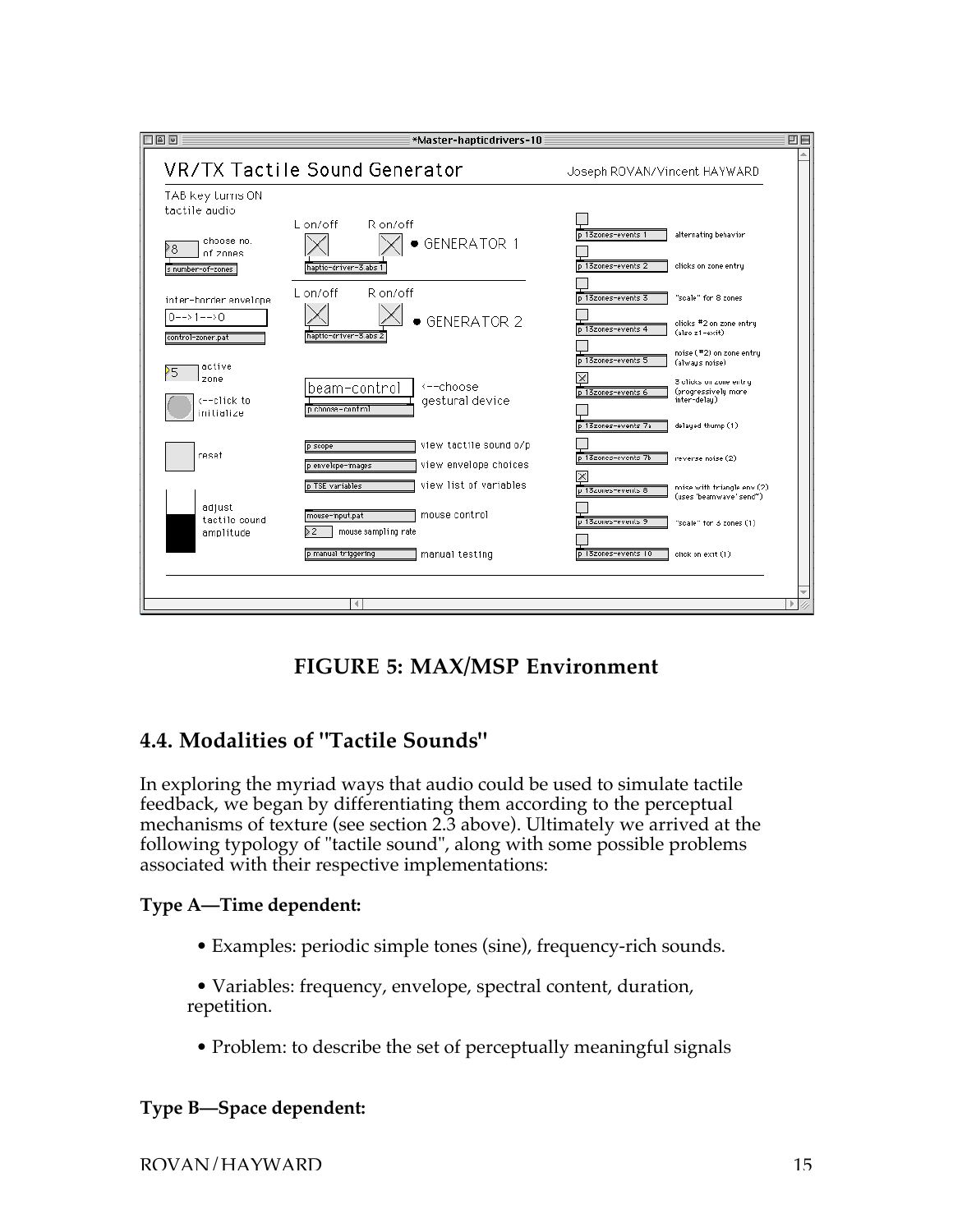- Examples: textures and discontinuities, wavetables, noise.
- Variables: modulate as a function of displacement, velocity and acceleration.

• Problem: how to generate, and how to relate meaningfully to one's movements.

Using this classification, we set up the following correspondences between gesture and typology of tactile sound:

#### **Type A—Time dependent correspondence:**

• Use to signify discrete events, either caused by the performer or machine.

• Example: switching program states, zone borders.

#### **Type B—Space dependent correspondence:**

- Use to guide continuous movement.
- Example: relation to absolute position, speed of entering a zone, sharpness of a "whip" or hitting motion, virtual friction of "bowing" movements.

# **4.5 Experiments**

We conducted two different experiments, differentiated by the hardware configurations for hand versus foot stimulus. In each experiment, we explored variations in the above-mentioned TSE parameters of frequency, waveform, envelope, duration, delay between repetitions, amplitude, and number of repetitions.

## **4.5.1 Hand-sensed design**

The stimulators were tried on one hand as well as on two hands. For the twohanded scenario there were two variants: the same signal sent to both hands, or different signals sent to each hand. Ultimately, the most perceptually powerful was the two-handed, both same signal, configuration. Several different placements on the hand were tried, including fingertip, back of the hand, wrist, and the phalange of the finger. Coupling the vibrotactile signal to the bone structure, as it is accomplished by the ring design (in effect, only a small tissue layer separates the skin from the bone in that region), greatly improved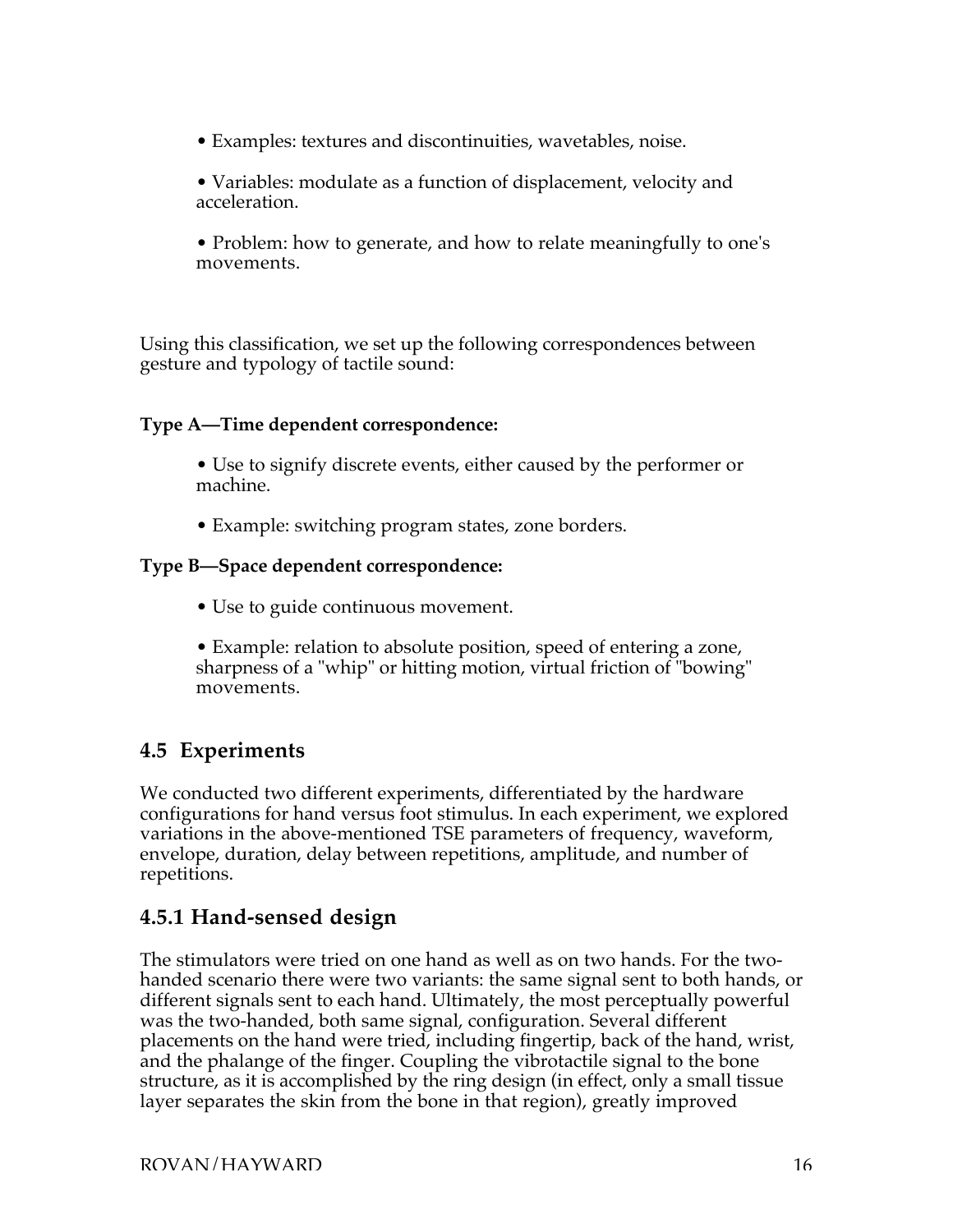perception; consequently, the ring-mounted design was found very efficient due to this close coupling with the finger. (See Figure 6)



# **FIGURE 6: ring-mounted vibrotactile stimulator**

With regards to frequency, we first sought to ascertain what was perceptually significant. With discrete frequency, we found that a range from 70 to 800 hertz was perceptible, broadly divided into 8 to 10 discrete steps. This limited range could be called the "scale" perceivable via skin contact; obviously the compass of the vibrotactile connection is not very high. More important, however, was the use of particular audio gestures, such as a rapidly rising pitch curve versus a rapidly descending pitch curve, or simply correlating continuous pitch change (over the perceivable range) to absolute position within a virtual space. Largerscale audio gestures such as these proved to be more perceptible—and easier to remember—than trying to recognize a discrete pitch step.

Waveform, or spectral content, was very significant. The gamut from pure sine tone to frequency rich spectrum to noise was characterized as a continuous transition from smoothness to roughness. Perhaps most significant of all, however, was the event envelope, combined with duration. We had good results using a fast attack/release envelope to signify a zone-boundary crossing event with a short tone burst, while using noise with a cosine envelope that peaked at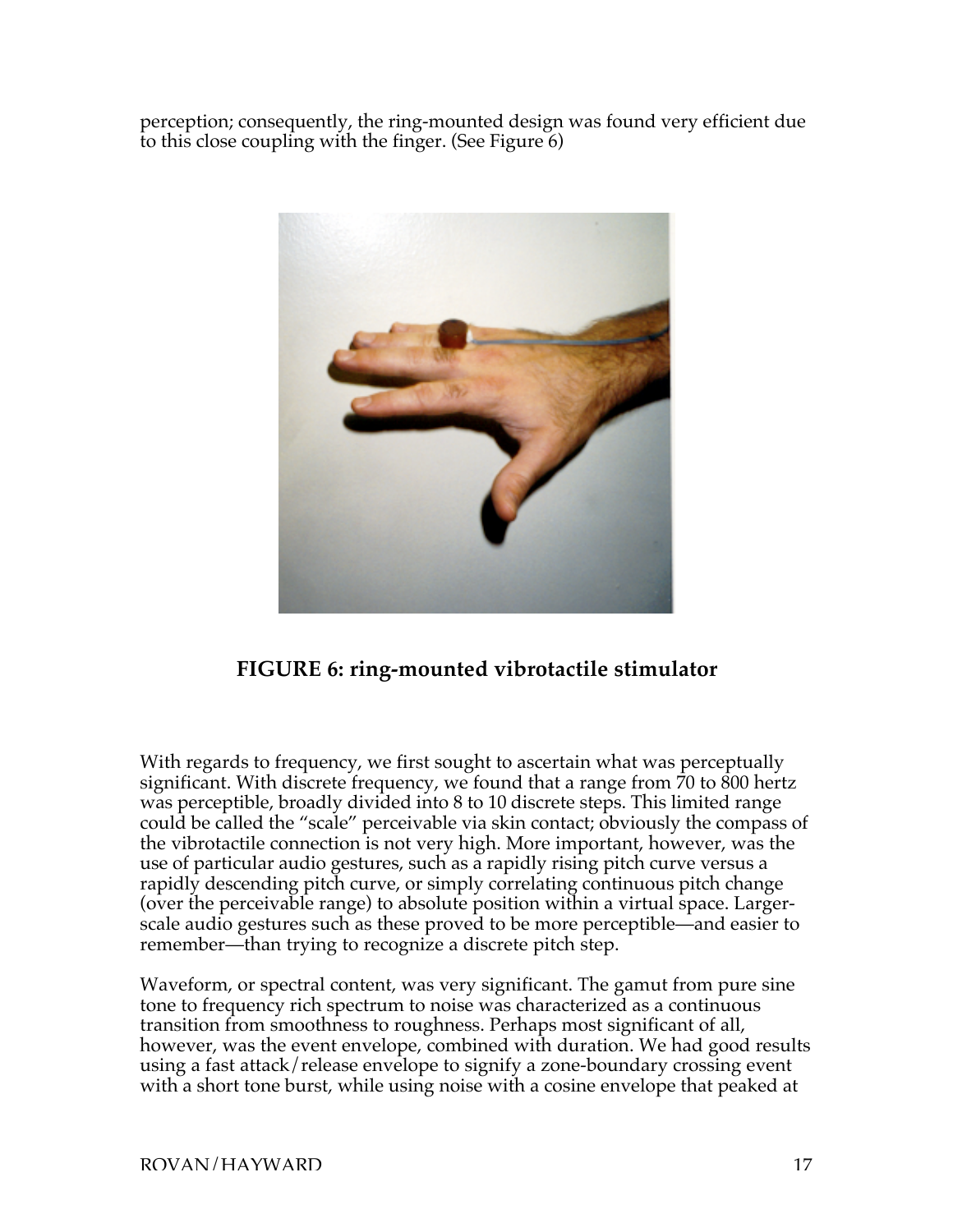each zone boundary created the sensation of a continuous rough surface with ridges at each zone crossing.

The delay parameter was used, together with the number of repetitions parameter, to set up "meta" events, such as a series of pitch bursts that would progressively get closer together as the virtual space was crossed. The use of different sets of repetitions was very perceptually significant, as it proved to be much easier to distinguish between differing numbers of short events—such as tone or noise bursts—versus discrete frequencies. Overall amplitude was simply a global parameter that ended up not being manipulated, as the event amplitudes were controlled by the various envelopes. Also, we noticed that the threshold of tactile "hearing" is tied to duration of the event; with fast, complicated events, there was not much room for fine gradations of amplitude.

## **4.5.2 Foot-sensed design**

Experiments with the foot-sensed version of the vibrotactile stimulators followed a similar design. The major obstacle with this version, however, was the more limited bandwidth of the foot's tactile sense, coupled with the impedance of various types of shoe which did not match that of the transducer itself. Also, it was difficult to combat the resonance of the plate that housed the stimulator; thus, at high amplitudes, the plate would resonate audibly in response to the tactile sound. We foresee that these two problems could be easily addressed in a future version. (See Figure 7)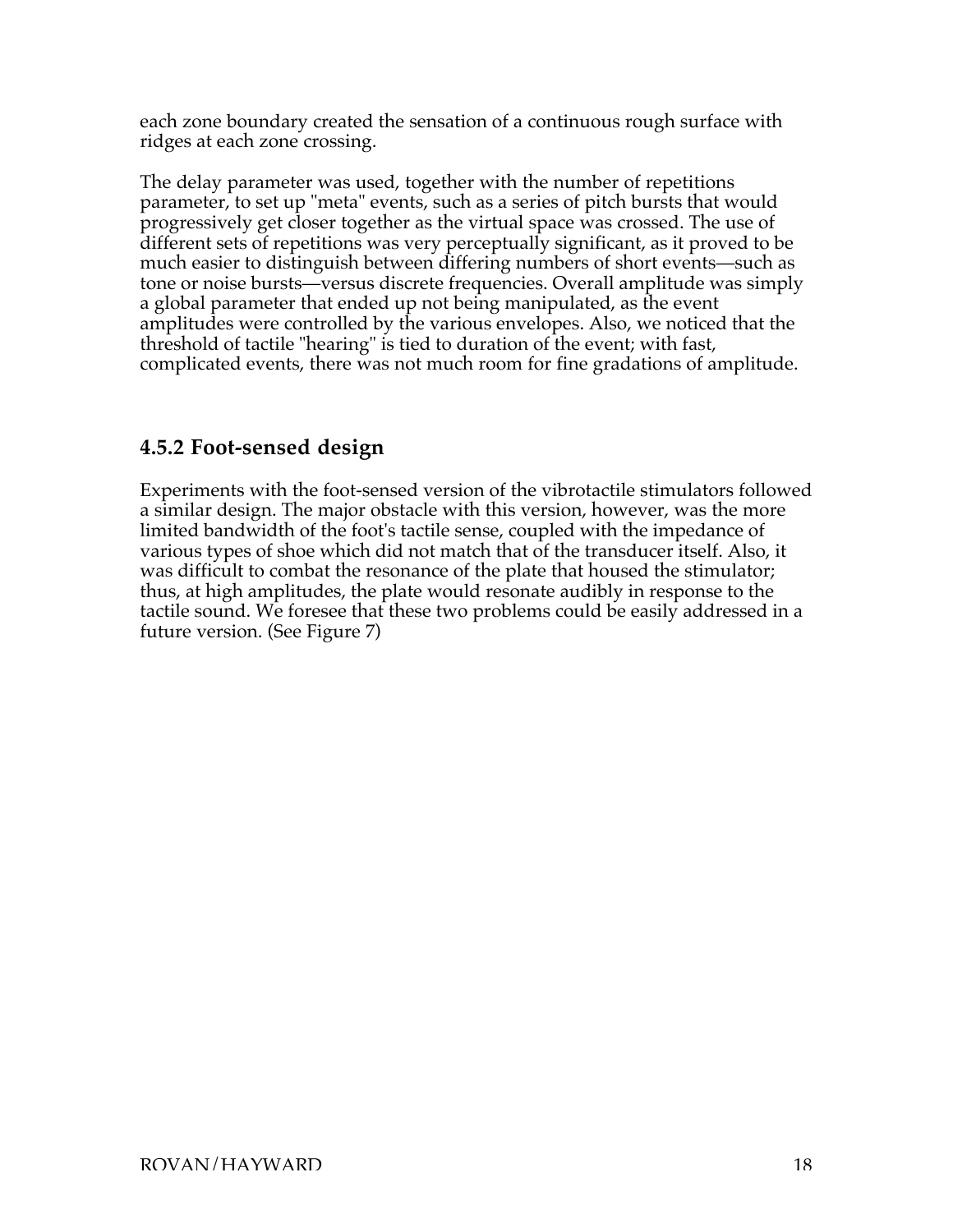

# **FIGURE 7: foot-sensed vibrotactile stimulator** *(foot raised to show stimulator)*

Nevertheless, there were promising results. The benefits include the lack of hand impediment, and the easy adaptation to a variety of scenarios. Noise seemed particularly suited as a tactile signal for the feet, as well as simple high-amplitude bursts for zone orientation. Synthesizing the virtual location of a tactile sound located *between* the two feet (as a generalized version of saltation) by using a slight delay between left and right signals also seems promising; some preliminary experiments were carried out. This localization ability with regards to tactile sound has been documented in previous research (Ges70); it would be natural to correlate this effect to sound spatialization, for example.

#### **5. Tactile Stimulators—Conclusions/Future Work**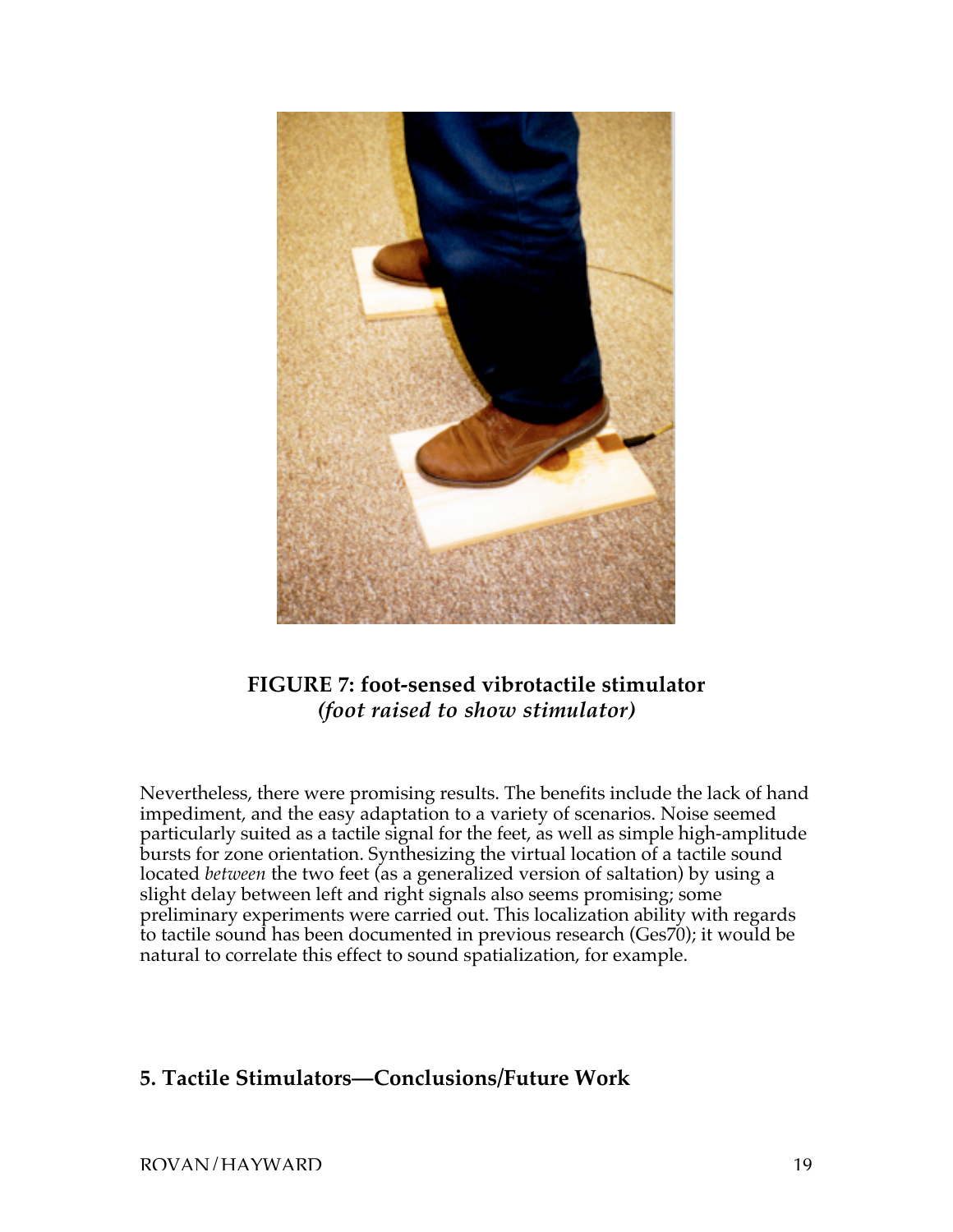In this paper we outlined the fundamentals for a tactile feedback system based on audio signals. The underlying physiological and perceptual mechanisms were examined, and experiments were carried out using the custom designed VR/TX system. Experiments showed that the VR/TX vibrotactile stimulators provide invaluable perceptually-significant tactile feedback when used in conjunction with an open-air music controller. A set of parameters were used to describe tactile simulation events (TSE); each of these was explored as a means of encoding and varying the tactile feedback. Two different typologies of tactile sound were identified—time dependent and space dependent—linked to the perceptual mechanisms of texture. In the end, we found that it was perceptually significant to combine the two modes into one TSE; for example, using tone bursts for zone boundaries, a variable noise envelope to signify position within a zone, and continuously variable pitch as a rough correlate to absolute position.

The immediate future goals of the project include:

- Move beyond the current prototype stage.
- Better and more effective hardware design.
- More responsive software implementation.

Longer term goals include further development of the localization effect mentioned above, and linking the system with another current project involving a haptic real-time gestural analyzer/recorder. Also proposed is a tactile interface for sound editing and browsing.

## **6. Acknowledgments**

The first author would like to thank the Florida State University First-Year Professor Grant Program and the Real-Time Systems team at IRCAM for supporting this research. Thanks also go to Mark Goldstein, Marcelo Wanderley, Norbert Schnell and Marie-Hélène Serra. The second author would like to thank McGill University for granting a sabbatical leave which made this research possible, and IRCAM, Paris, for generously hosting him. Funding for this research was also provided by the project "Core Issues in Haptic Interfaces for Virtual Environments and Communications" supported by IRIS (Phase 3), the Institute for Robotics and Intelligent Systems part of Canada's National Centers of Excellence program (NCE), and an operating grant "High Performance Robotic Devices" from NSERC, the National Science and Engineering Council of Canada.

#### **Notes:**

1 Muscle Wire is available from Mondo-tronics, San Anselmo, California, USA.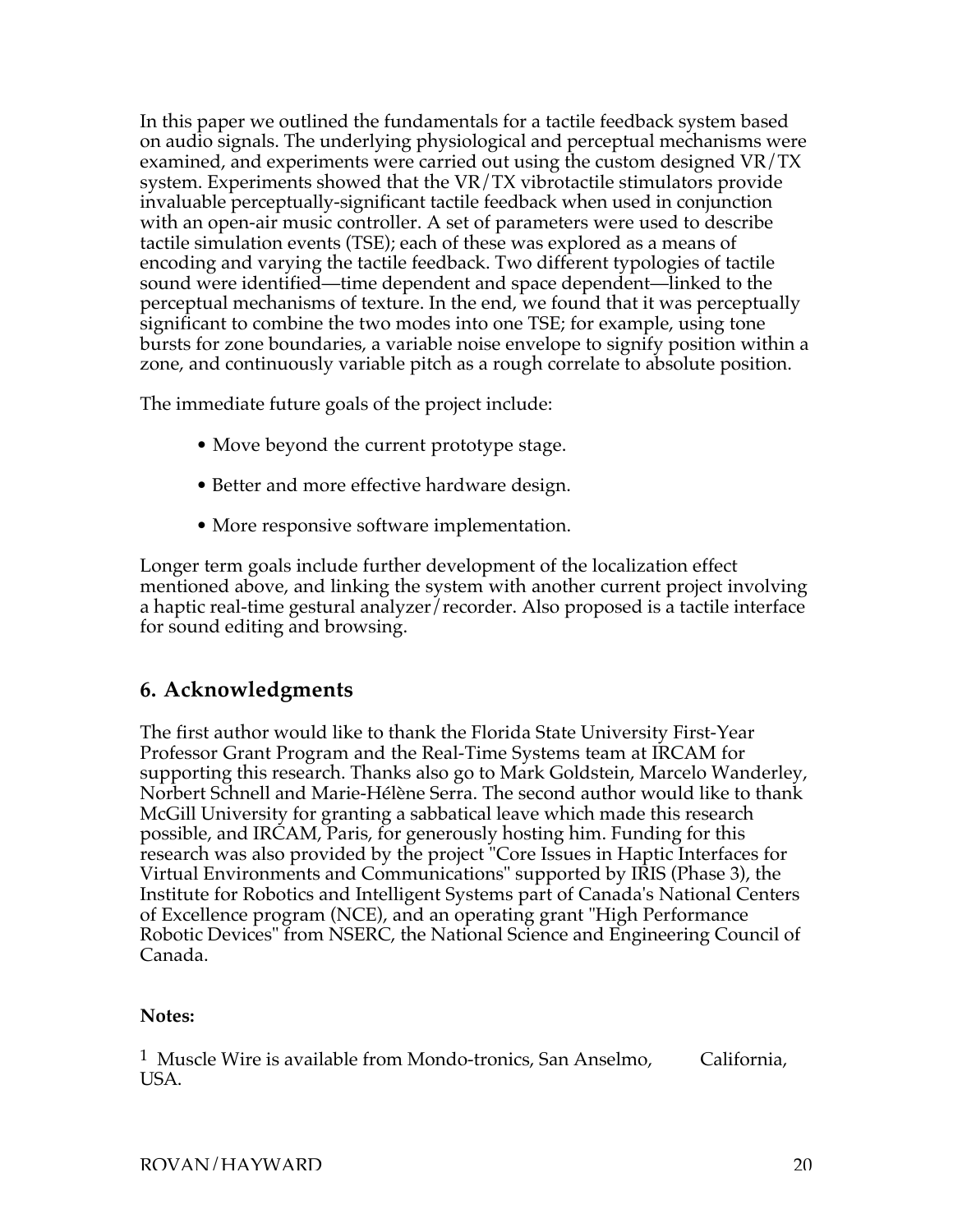2 Mark Goldstein is a percussionist, programmer and researcher based in Menlo Park, California.

3 MAX and MSP are both available from Cycling'74, at www.cycling74.com

 $4$  The Dimension Beam (no longer manufactured) uses optics to control the sensitivity zone for an infrared proximity device, giving consistent and predictable results; it produces MIDI controller data as output.

5 CBC Broadcast: Great Pianists of the Twentieth Century, May 18 '99.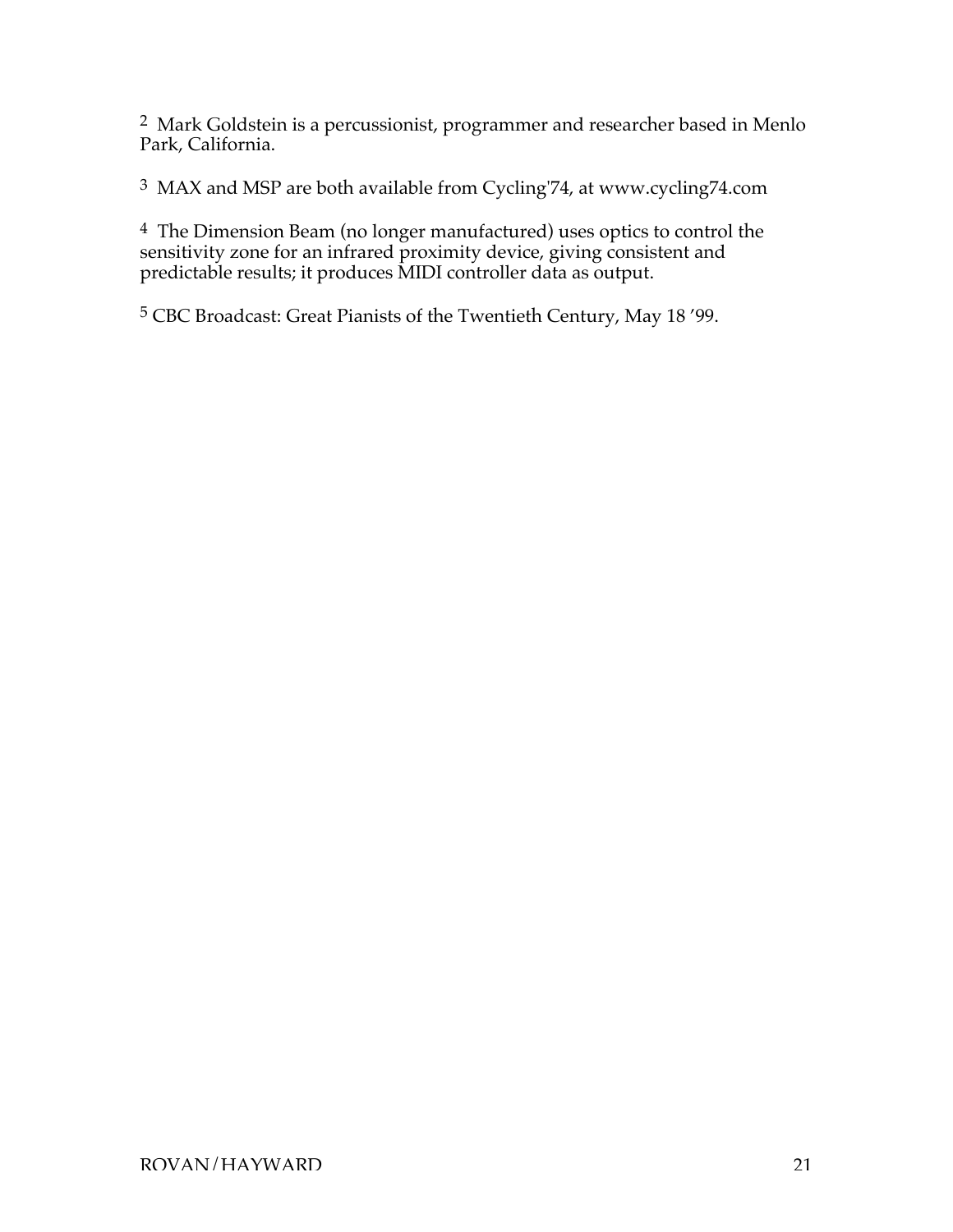#### **References:**

- [Bon94] Bert Bongers. The use of active tactile and force feedback in timbre controlling electronic instruments. In *Proceedings of the International Computer Music Conference,* pp. 171-174, 1994.
- [Cad88] Claude Cadoz. Instrumental gesture and musical composition. In *Proceedings of the International Computer Music Conference,* pp. 1-12, 1988.
- [Cad94] Claude Cadoz. *Le geste canal de communication homme/machine.* In Technique et science informatiques, volume 13, no. 1, 1994, pp. 31-61.
- [Cam95] Antonio Camurri. Interactive Dance Systems. In *Proceedings of the International Computer Music Conference,* pp. 245-252, 1995.
- [Cha93] Chris Chafe. Tactile audio feedback. In *Proceedings of the International Computer Music Conference,* pp. 76-79, 1993.
- [Chu96] L. Chu. Haptic feedback in computer music performance. In *Proceedings of the International Computer Music Conference,* pp. 57-58, 1996.
- [CLF90] C. Cadoz, L. Lisowski, and J-L Florens. Modular Feedback Keyboard. In *Proceedings of the International Computer Music Conference,* pp. 379-382, 1990.
- [CR90] C. Cadoz and C. Ramstein. Capture, representation, and "composition" of the instrumental gesture. In *Proceedings of the International Computer Music Conference,* pp. 53-56, 1990.
- [FW98] A. Freed and D. Wessel. Communication of musical gesture using the AES/EBU digital audio standard. In *Proceedings of the International Computer Music Conference,* pp. 220-223, 1998.
- [Ges70] G. Gescheider. Some comparisons between touch and hearing. *IEEE Transactions on Man-Machine Systems,* pp. 28-35, March 1970.
- [GF88] S. Gibet and J-L Florens. Instrumental gesture modeling by identification with time-varying mechanical models. In *Proceedings of the International Computer Music Conference,* pp. 28-40, 1988.
- [HA96] Hayward, V. Astley, O.R. 1996. Performance Measures for Haptic Interfaces. In *Robotics Research: The 7th International Symposium*. Giralt, G., Hirzinger, G., (Eds.), Springer Verlag. pp. 195-207.
- [LK87] Lederman, S.J., Klatzky, R.L., Collins, A., & Wardell, J. (1987). Exploring environments by hand or foot: Time-based heuristics for encoding distance in movement space. Journal of Experimental Psychology: Learning, Memory, & Cognition, 13(4), pp. 606-614.